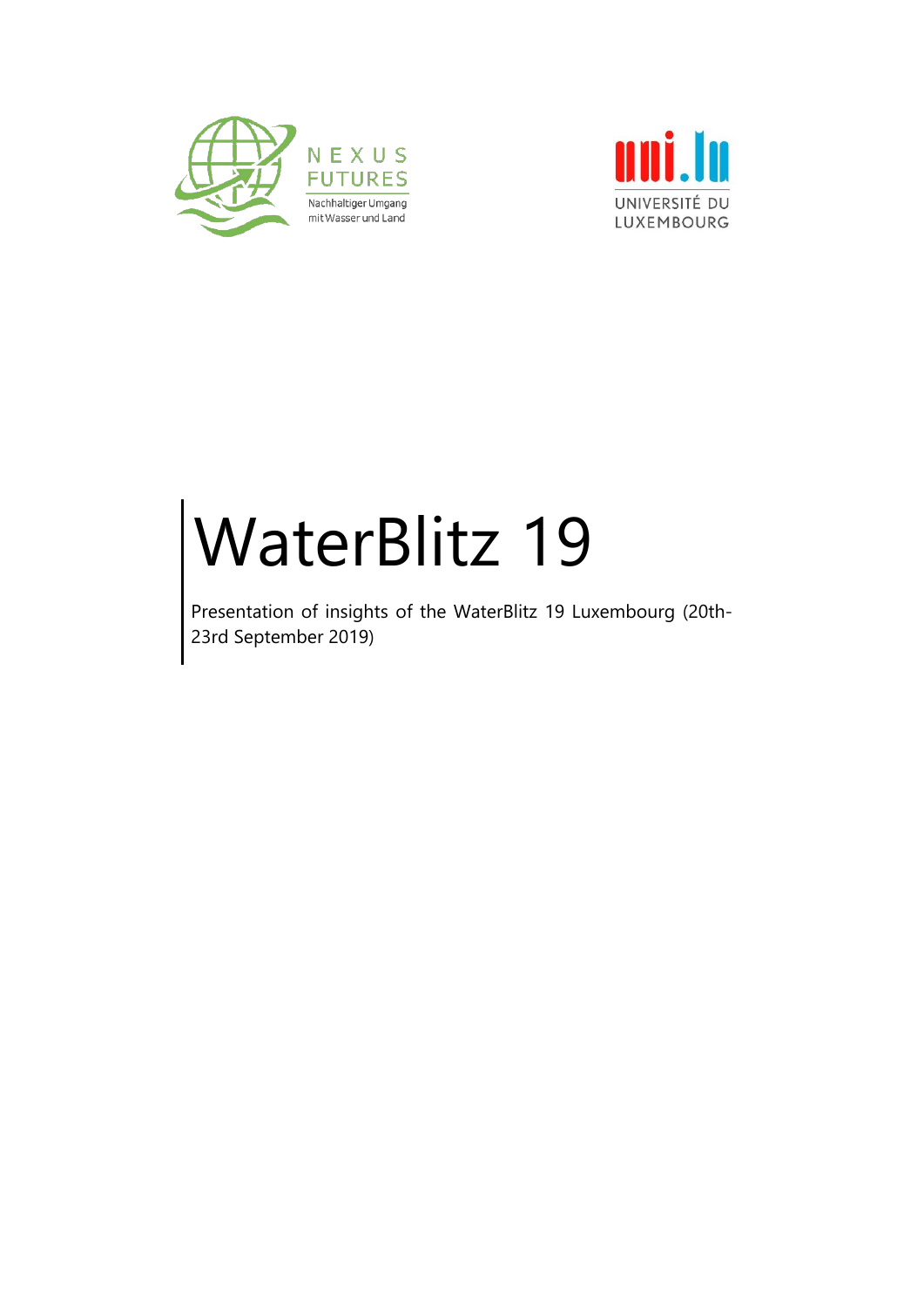#### Hello WaterBlitzers!

Before we present our insights from the WaterBlitz 19 Luxembourg, we would like to use this opportunity to thank you all for your efforts! We very much appreciate your taking time during the weekend of the 20<sup>th</sup>-23<sup>rd</sup> September 2019 to participate in learning more about the status of our surface water bodies in Luxembourg and to contribute to research for more sustainable water governance. Together, we built an impressive database of 113 records!

Organised by the University of Luxembourg in collaboration with Earthwatch, the WaterBlitz 19 ran over four days. The overarching goal was to collect as many water samples as possible to develop a highresolution overview of the state of Luxembourg's surface water bodies. Anyone interested in the event could register to receive a free water testing kit encompassing tests for nitrates and phosphates. Alongside these compounds, observable indicators were part of each data point, including water colour and land use in the immediate surrounding. The data was uploaded using the FreshWater Watch app or the FreshWater Watch online platform. Building on the data from the WaterBlitz, we hope to develop new knowledge for citizens, science and policy. We also hope to have promoted experience-based learning and provided people with the opportunity to learn more about the river, stream, lake or pond in their neighbourhood.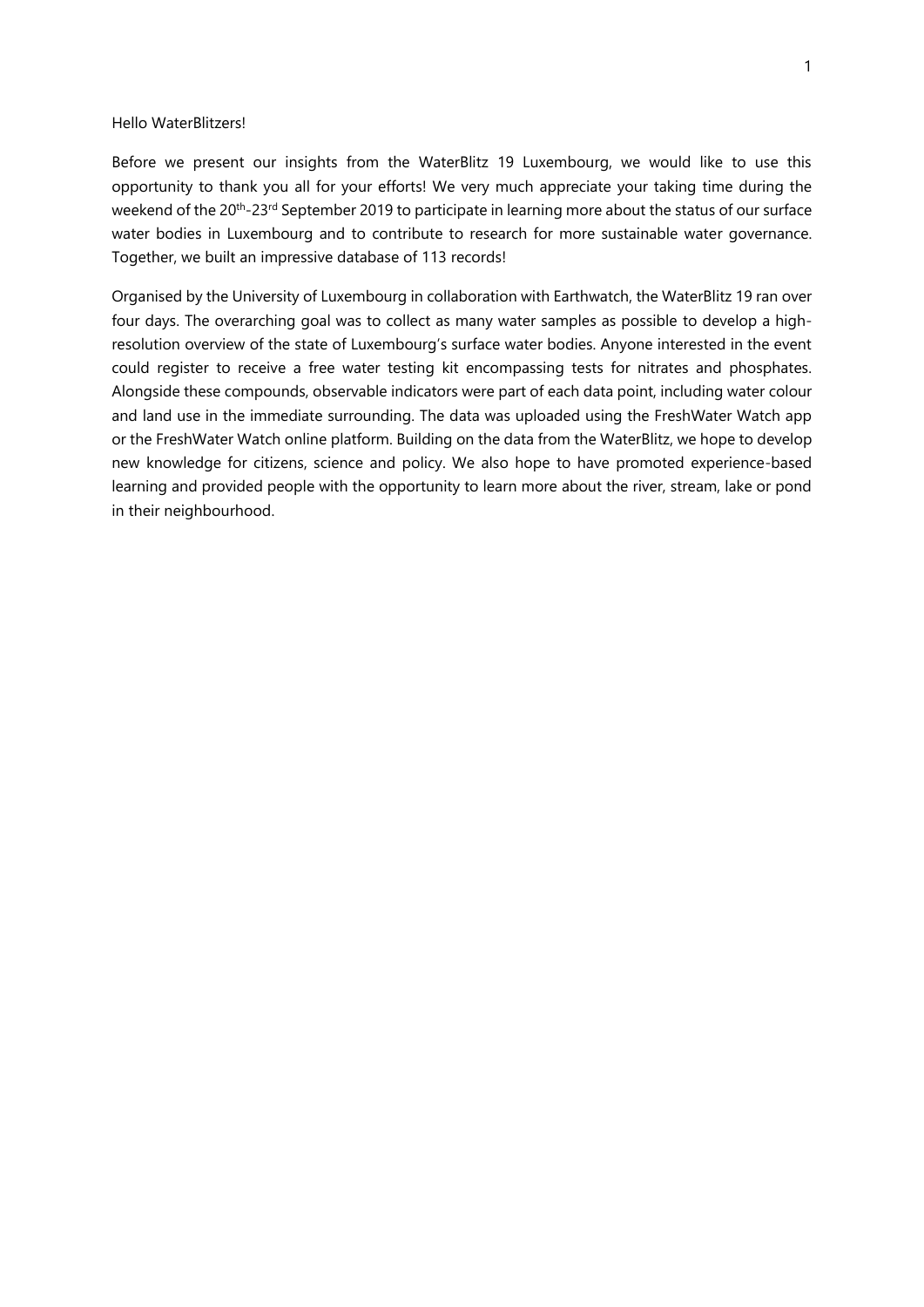# TABLE OF CONTENTS

| $\mathbf{1}$   |       |                                                                                                    |  |
|----------------|-------|----------------------------------------------------------------------------------------------------|--|
|                | 1.1   |                                                                                                    |  |
|                | 1.2   |                                                                                                    |  |
|                | 1.3   |                                                                                                    |  |
|                | 1.4   |                                                                                                    |  |
| $\overline{c}$ |       |                                                                                                    |  |
| 3              |       | Nitrate and Phosphate in surface waters: implications for humans and nature12                      |  |
| 4              |       | Variables of nitrate-nitrogen and phosphate-phosphorus and implications for statistical analysis14 |  |
| 5              |       |                                                                                                    |  |
|                | 5.1   |                                                                                                    |  |
|                | 5.1.1 |                                                                                                    |  |
|                | 5.1.2 |                                                                                                    |  |
|                | 5.1.3 |                                                                                                    |  |
|                | 5.2   |                                                                                                    |  |
|                | 5.2.1 |                                                                                                    |  |
|                | 5.2.2 |                                                                                                    |  |
|                | 5.2.3 |                                                                                                    |  |
|                | 5.3   |                                                                                                    |  |
|                | 5.3.1 |                                                                                                    |  |
|                | 5.3.2 |                                                                                                    |  |
|                | 5.4   |                                                                                                    |  |
|                | 5.4.1 |                                                                                                    |  |
|                | 5.4.2 |                                                                                                    |  |
| 6              |       |                                                                                                    |  |
| 7              |       |                                                                                                    |  |
|                | 7.1   |                                                                                                    |  |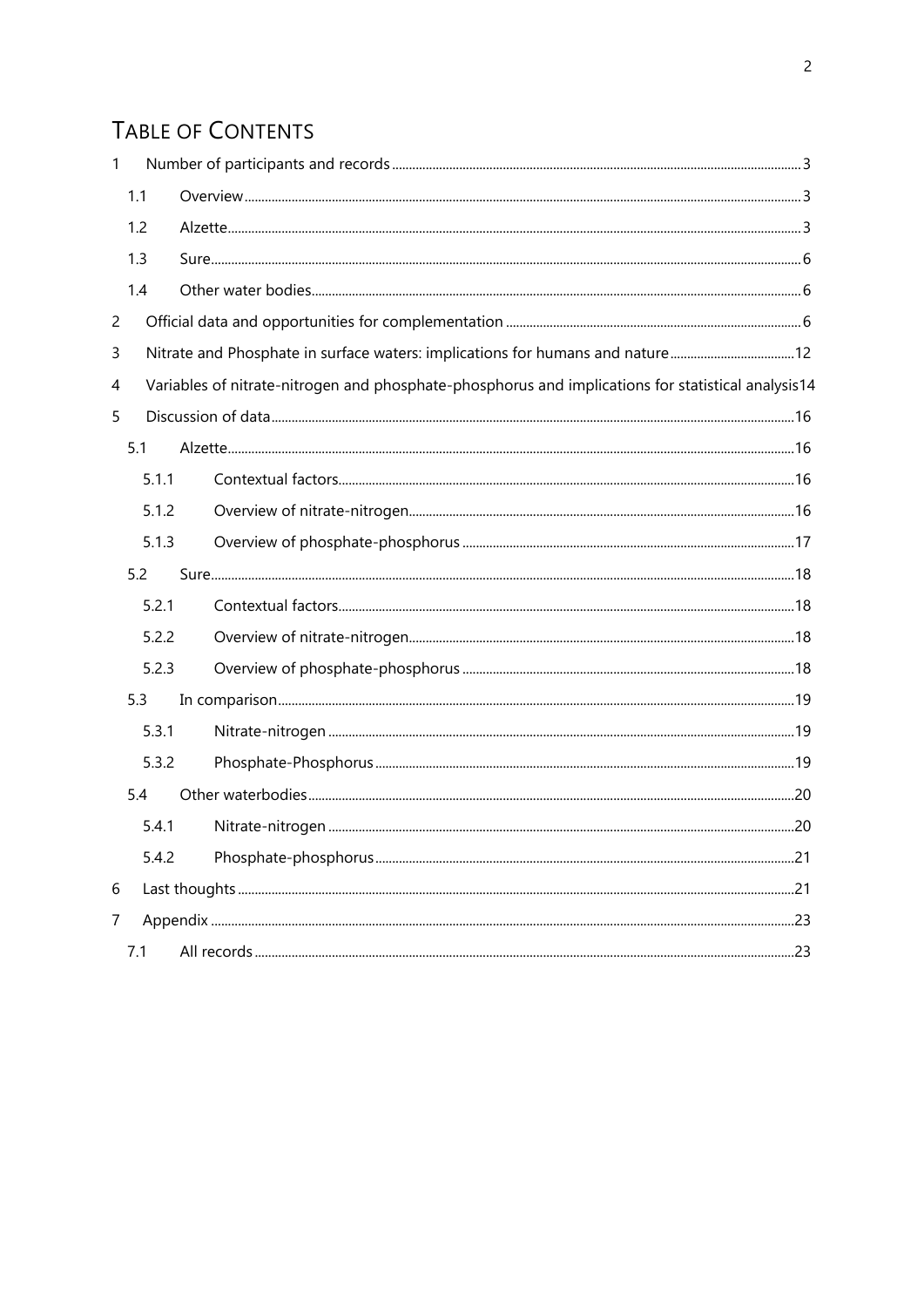### <span id="page-3-0"></span>1 NUMBER OF PARTICIPANTS AND RECORDS

#### <span id="page-3-1"></span>1.1 OVERVIEW

To start our little tour, we would like to provide a closer look at the number of participants and the number of records.

About 80 people (the number of users, who uploaded one or multiple records) participated in the WaterBlitz 19. They sampled 56 water bodies in total, of which 17 were tested more than once. Most records have been uploaded for the rivers Alzette (19), Sure (15), and White Ernz (4). Of the 56 water bodies, 42 identify as river or stream, 11 as lake or pond, and one as a wetland (two were classified as "Other"). The complete list can be found in the Appendix.

#### <span id="page-3-2"></span>1.2 ALZETTE

To dive in deeper, we would like to present the data for the Alzette followed by the data for the Sure.

Thanks to the high number of uploaded records for the Alzette, we have data points all along its course, from its entrance to the country in Esch-sur-Alzette to Ettelbrück, where it joins the Sure. Most samples have been collected in the communes of Hesperange (6/19), of Luxembourg City (4/19), and of Ettelbrück (2/19). The records for the Alzette can be found in [Figure 1](#page-4-0) and [Figure 2.](#page-5-0)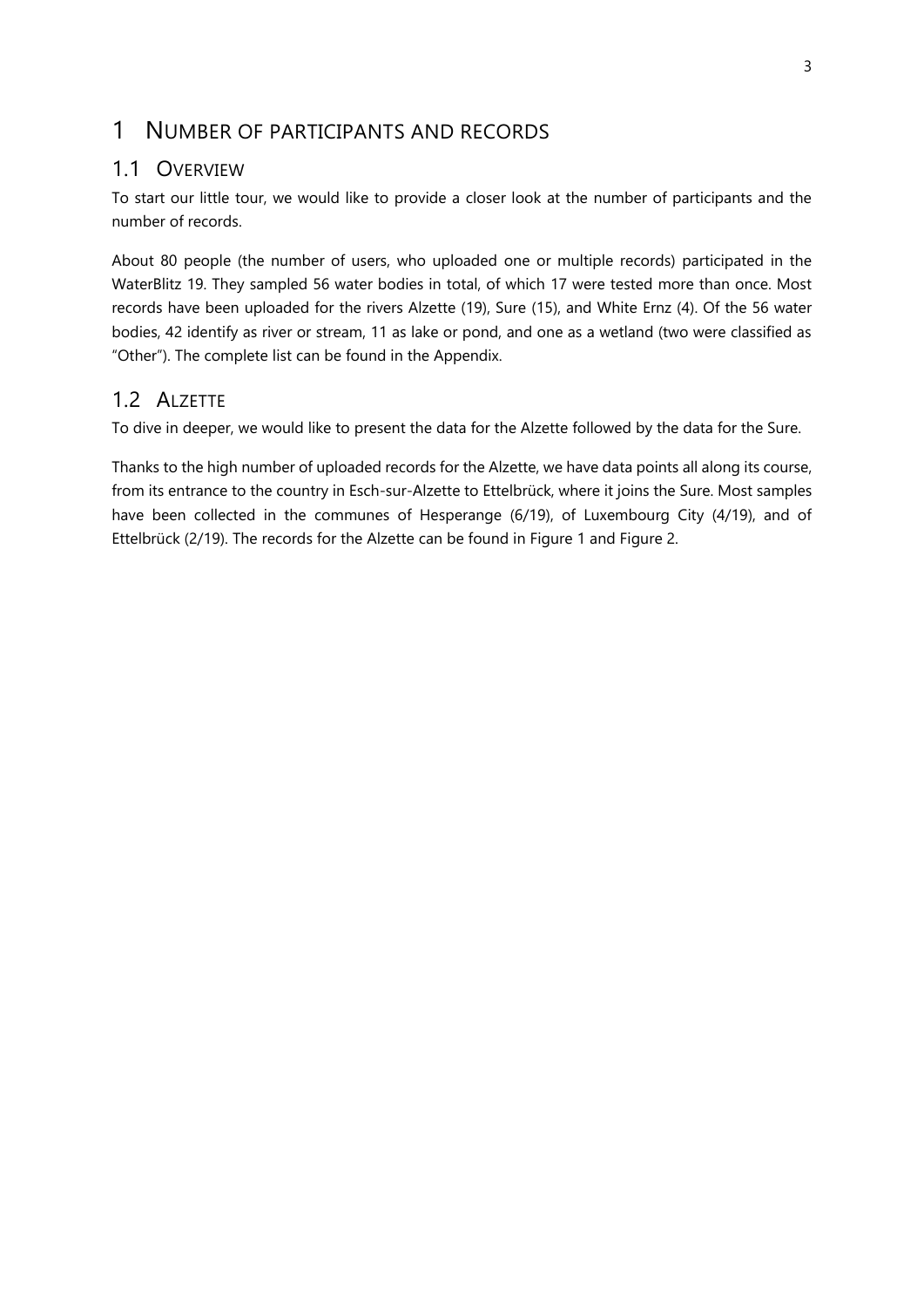|            |                           |               |            | What is the land use in | What is the bank        |                                                                                              |             | Phosphate-    | Estimate   |
|------------|---------------------------|---------------|------------|-------------------------|-------------------------|----------------------------------------------------------------------------------------------|-------------|---------------|------------|
| Name of    |                           |               | Freshwater | the immediate           | vegetation? (select all | Is there any of the following on Nitrate-nitrogen ( $NO3$ <sup>-</sup> phosphorus ( $PO43$ - |             |               | the water  |
| water body | Locality                  | Commune       | body type  | surroundings?           | that apply)             | the water surface?                                                                           | $-N$ ) mg/L | P) $mq/L$     | colour     |
| Alzette    | Hunsdorf                  | Lorentzweiler | River      | Agriculture             | Trees/shrubsGrassOther  | Floating algae                                                                               | $>10$       | $0.2 - 0.5$   | Other      |
| Alzette    | Gosseldange               | Lintgen       | River      | Agriculture             | Trees/shrubsGrass       | None                                                                                         | $>10$       | $0.1 - 0.2$   | Colourless |
| Alzette    | Hesperange                | Hesperange    | River      | Urban Residential       | Trees/shrubs            | None                                                                                         | $5 - 10$    | $0.5 - 1$     | Colourless |
| Alzette    | Bonnevoie-Sud, Luxembourg | Luxembourg    | River      | Other                   | GrassTrees/shrubs       | None                                                                                         | $5 - 10$    | $0.5 - 1$     | Colourless |
| Alzette    | Steinsel                  | Steinsel      | River      | Grassland/shrub         | Trees/shrubsGrass       | None                                                                                         | $5 - 10$    | $0.5 - 1$     | Colourless |
| Alzette    | Hesperange                | Hesperange    | River      | Urban Park              | Trees/shrubs            | None                                                                                         | $5 - 10$    | $0.2 - 0.5$   | Brown      |
| Alzette    | Itzig                     | Hesperange    | River      | Forest                  | Trees/shrubs            | LitterFoam                                                                                   | $5 - 10$    | $0.2 - 0.5$   | Colourless |
| Alzette    | Colmarberg                | Colmarberg    | River      | Urban Residential       | Trees/shrubs            | None                                                                                         | $5 - 10$    | $0.1 - 0.2$   |            |
| Alzette    | Schieren                  | Schieren      | River      | Industrial              | Trees/shrubs            | None                                                                                         | $5 - 10$    | $0.1 - 0.2$   | Colourless |
| Alzette    | Esch/Alzette              | Esch/Alzette  | River      | Urban Residential       | Trees/shrubs            | None                                                                                         | $2 - 5$     | $0.5 - 1$     | Colourless |
| Alzette    | Hesperange                | Hesperange    | River      | Urban Park              | Trees/shrubs            | None                                                                                         | $2 - 5$     | $0.5 - 1$     | Green      |
| Alzette    | Hesperange                | Hesperange    | River      | Forest                  | Trees/shrubs            | None                                                                                         | $2 - 5$     | $0.2 - 0.5$   | Brown      |
| Alzette    | Hesperange                | Hesperange    | River      | Forest                  | Trees/shrubs            | None                                                                                         | $2 - 5$     | $0.2 - 0.5$   | Colourless |
| Alzette    | Grund, Luxembourg         | Luxembourg    | River      | Urban Park              | Trees/shrubs            | FoamLitter                                                                                   | $2 - 5$     | $0.1 - 0.2$   | Colourless |
| Alzette    | Ettelbrück                | Ettelbrück    | River      | Urban Residential       | GrassTrees/shrubs       | Litter                                                                                       | $2 - 5$     | $0.1 - 0.2$   | Green      |
| Alzette    | Grund, Luxembourg         | Luxembourg    | Stream     | Urban Residential       | Trees/shrubs            | FoamFloating algaeOily Sheen                                                                 | $2 - 5$     | $0.1 - 0.2$   | Green      |
| Alzette    | Grund, Luxembourg         | Luxembourg    | Stream     | Urban Park              | Trees/shrubs            | Litter                                                                                       | $2 - 5$     | $0.1 - 0.2$   | Colourless |
| Alzette    | Ettelbrück                | Ettelbrück    | River      | Urban Residential       | Grass                   |                                                                                              | $2 - 5$     | $0.02 - 0.05$ | Colourless |
| Alzette    | Schifflange               | Schifflange   | Wetland    | Forest                  | Trees/shrubsGrass       | NoneFloating algae                                                                           | $0.2 - 0.5$ | $0.02 - 0.05$ | Green      |

<span id="page-4-0"></span>**FIGURE 1. RECORDS FOR ALZETTE (ORDERED BY NITRATE-NITROGEN).**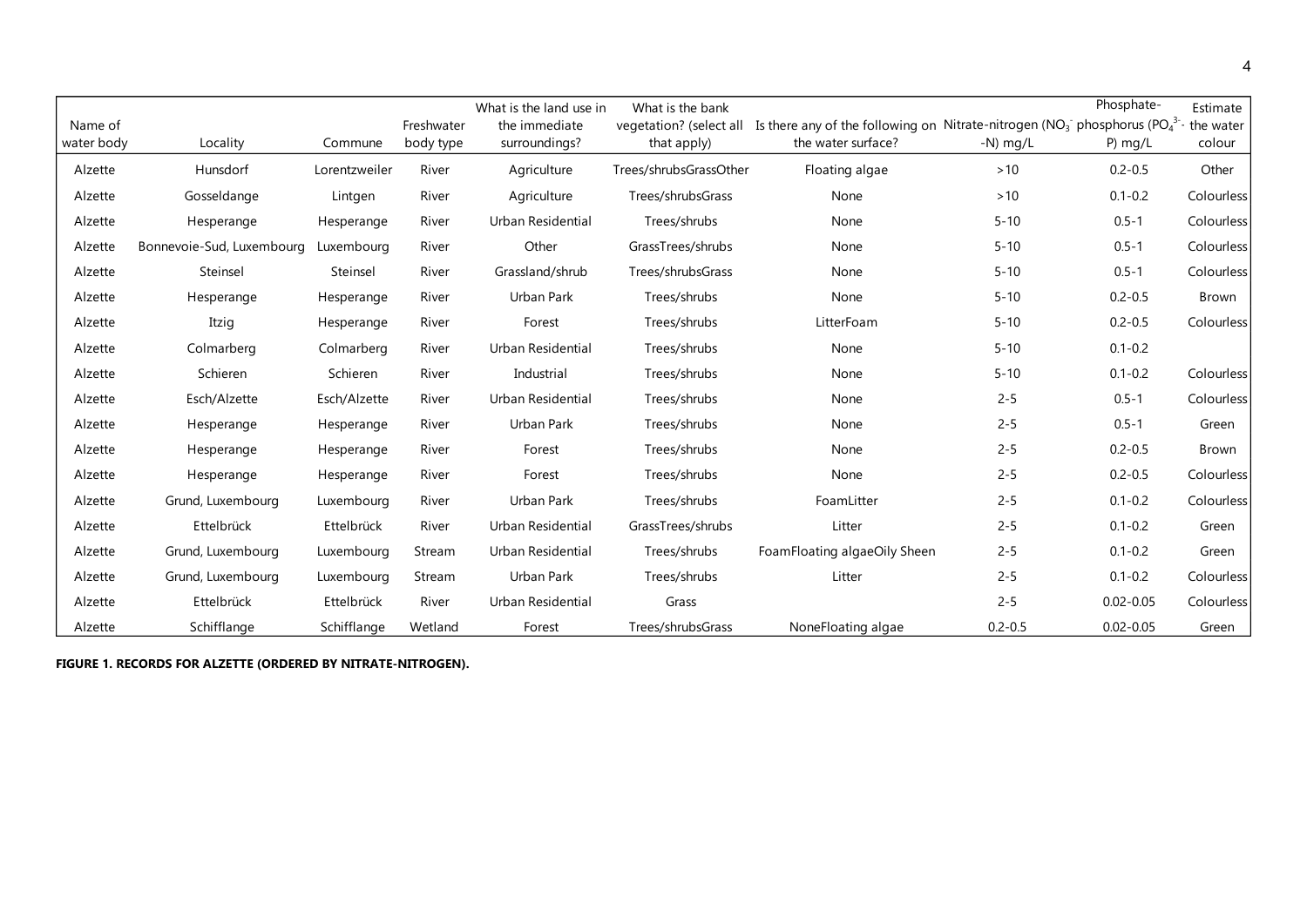|            |                           |               |            | What is the land use in | What is the bank        |                                                                                                  |             | Phosphate-    | Estimate     |
|------------|---------------------------|---------------|------------|-------------------------|-------------------------|--------------------------------------------------------------------------------------------------|-------------|---------------|--------------|
| Name of    |                           |               | Freshwater | the immediate           | vegetation? (select all | Is there any of the following on Nitrate-nitrogen ( $NO3$ <sup>-</sup> phosphorus ( $PO4^{3-}$ ) |             |               | the water    |
| water body | Locality                  | Commune       | body type  | surroundings?           | that apply)             | the water surface?                                                                               | $-N)$ mg/L  | $P)$ mg/L     | colour       |
| Alzette    | Hesperange                | Hesperange    | River      | Urban Residential       | Trees/shrubs            | None                                                                                             | $5 - 10$    | $0.5 - 1$     | Colourless   |
| Alzette    | Bonnevoie-Sud, Luxembourg | Luxembourg    | River      | Other                   | GrassTrees/shrubs       | None                                                                                             | $5 - 10$    | $0.5 - 1$     | Colourless   |
| Alzette    | Steinsel                  | Steinsel      | River      | Grassland/shrub         | Trees/shrubsGrass       | None                                                                                             | $5 - 10$    | $0.5 - 1$     | Colourless   |
| Alzette    | Esch/Alzette              | Esch/Alzette  | River      | Urban Residential       | Trees/shrubs            | None                                                                                             | $2 - 5$     | $0.5 - 1$     | Colourless   |
| Alzette    | Hesperange                | Hesperange    | River      | Urban Park              | Trees/shrubs            | None                                                                                             | $2 - 5$     | $0.5 - 1$     | Green        |
| Alzette    | Hunsdorf                  | Lorentzweiler | River      | Agriculture             | Trees/shrubsGrassOther  | Floating algae                                                                                   | $>10$       | $0.2 - 0.5$   | Other        |
| Alzette    | Hesperange                | Hesperange    | River      | Urban Park              | Trees/shrubs            | None                                                                                             | $5 - 10$    | $0.2 - 0.5$   | <b>Brown</b> |
| Alzette    | Itzig                     | Hesperange    | River      | Forest                  | Trees/shrubs            | LitterFoam                                                                                       | $5 - 10$    | $0.2 - 0.5$   | Colourless   |
| Alzette    | Hesperange                | Hesperange    | River      | Forest                  | Trees/shrubs            | None                                                                                             | $2 - 5$     | $0.2 - 0.5$   | Brown        |
| Alzette    | Hesperange                | Hesperange    | River      | Forest                  | Trees/shrubs            | None                                                                                             | $2 - 5$     | $0.2 - 0.5$   | Colourless   |
| Alzette    | Gosseldange               | Lintgen       | River      | Agriculture             | Trees/shrubsGrass       | None                                                                                             | >10         | $0.1 - 0.2$   | Colourless   |
| Alzette    | Colmarberg                | Colmarberg    | River      | Urban Residential       | Trees/shrubs            | None                                                                                             | $5 - 10$    | $0.1 - 0.2$   |              |
| Alzette    | Schieren                  | Schieren      | River      | Industrial              | Trees/shrubs            | None                                                                                             | $5 - 10$    | $0.1 - 0.2$   | Colourless   |
| Alzette    | Grund, Luxembourg         | Luxembourg    | River      | Urban Park              | Trees/shrubs            | FoamLitter                                                                                       | $2 - 5$     | $0.1 - 0.2$   | Colourless   |
| Alzette    | Ettelbrück                | Ettelbrück    | River      | Urban Residential       | GrassTrees/shrubs       | Litter                                                                                           | $2 - 5$     | $0.1 - 0.2$   | Green        |
| Alzette    | Grund, Luxembourg         | Luxembourg    | Stream     | Urban Residential       | Trees/shrubs            | FoamFloating algaeOily Sheen                                                                     | $2 - 5$     | $0.1 - 0.2$   | Green        |
| Alzette    | Grund, Luxembourg         | Luxembourg    | Stream     | Urban Park              | Trees/shrubs            | Litter                                                                                           | $2 - 5$     | $0.1 - 0.2$   | Colourless   |
| Alzette    | Ettelbrück                | Ettelbrück    | River      | Urban Residential       | Grass                   |                                                                                                  | $2 - 5$     | $0.02 - 0.05$ | Colourless   |
| Alzette    | Schifflange               | Schifflange   | Wetland    | Forest                  | Trees/shrubsGrass       | NoneFloating algae                                                                               | $0.2 - 0.5$ | $0.02 - 0.05$ | Green        |

<span id="page-5-0"></span>**FIGURE 2. RECORDS FOR ALZETTE (ORDERED BY PHOSPHATE-PHOSPHORUS).**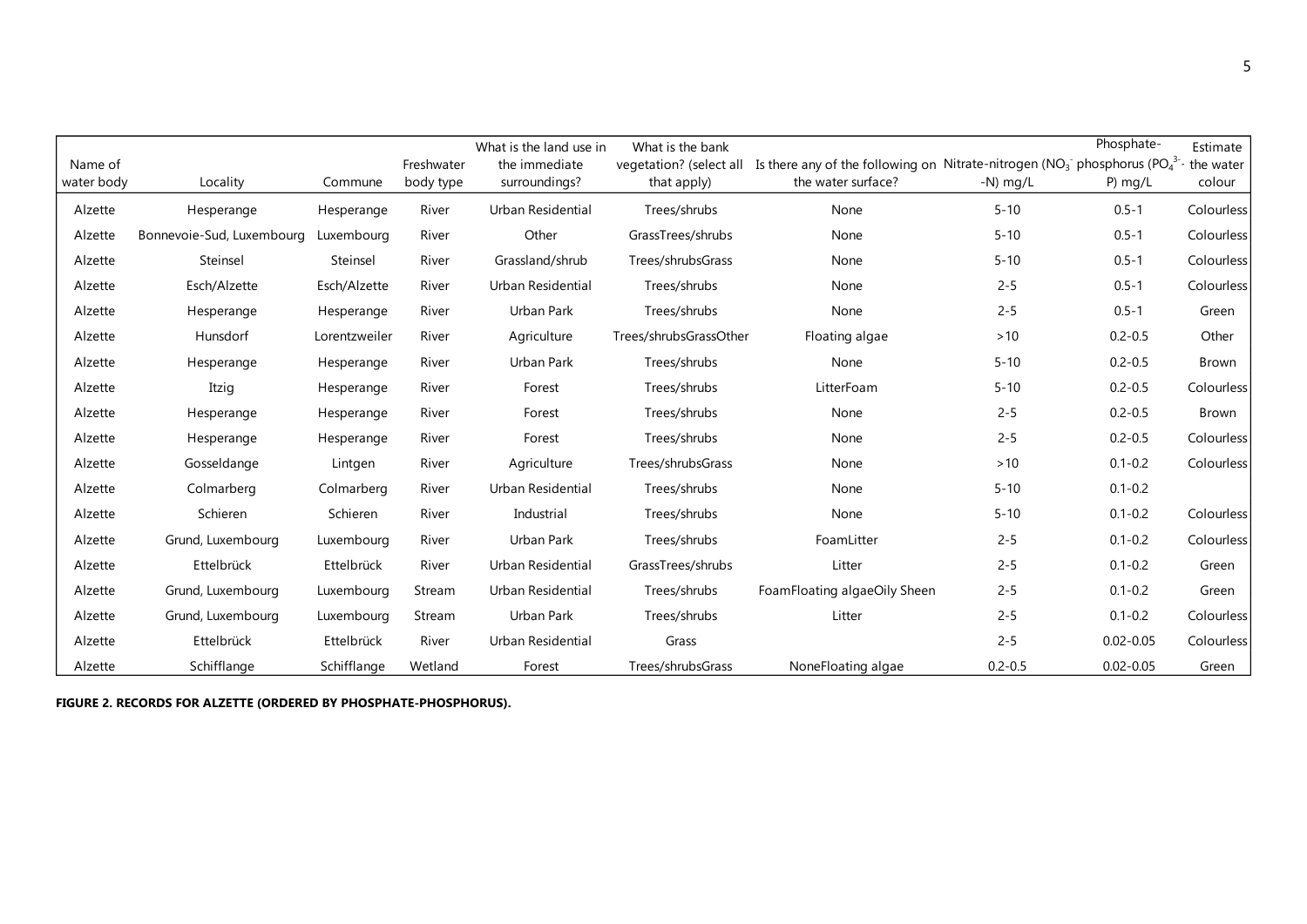#### <span id="page-6-0"></span>1.3 SURE

After the Alzette, the Sure has been subject to the second-highest number of records (15). Particularly, the segment between Erpeldange and Bettendorf has been sampled 10 times. The remaining samples (5) are distributed mainly downstream, in Dillingen, Bollendorf-Pont, Echternach, and Moersdorf, while one record was uploaded upstream, in Michelau. The communes with the highest number of records are Erpeldange (5) and Bettendorf (3). The results for the Sure can be found in [Figure 3](#page-8-0) and [Figure 4.](#page-9-0)

#### <span id="page-6-1"></span>1.4 OTHER WATER BODIES

The remaining 79 records are distributed over 54 distinct water bodies. Most records have been uploaded for the White Ernz (4), Attert, Dipbech, Drosbech, Gander, Mess, and Our (3). Overall, small streams are particularly well represented. This is of great value, as there is less data available for smaller streams, even though they are, at the same time, very vulnerable to pollution incidents, because of their relatively low water flow volume, and of high importance for overall freshwater ecology. A complete list of the records can be found in the [Appendix.](#page-23-0)

## <span id="page-6-2"></span>2 OFFICIAL DATA AND OPPORTUNITIES FOR COMPLEMENTATION<sup>1</sup>

To put the data collected during the WaterBlitz 19 in the context of water governance in Luxembourg, in the following, we describe the official data collection on water quality, detailing monitoring types, purposes, and quantities.

The Luxembourg Water Management Agency is the main government body tasked with the collection of water data. Its monitoring approach regarding surface water is defined by the European Water Framework Directive (2000) and by the Luxembourgish law that is its transposition into the national context (2003). It consists of three types of monitoring activities:

- Monitoring control,
- Operational control, and
- Investigative control.

 $\overline{a}$ 

Monitoring control designates the baseline monitoring activities that take place on a regular and ongoing basis. In summary, its main objective is to provide a broad picture of the state of the national surface water bodies. For this, there are five active monitoring stations (Erpeldange/Sure, Ettelbrück/Alzette, Wasserbillig/Sure, and Rodange/Chiers), strategically positioned to represent the entire surface water network in Luxembourg. The set of indicators, which are monitored, varies yearly: The general physico-chemical parameters are tracked every year. The priority substances, the specific pollutants identified for each watershed area and the biological parameters are monitored every three years, alternating between stations. Only at the station 'Rodange', more intensive monitoring is taking place: The general physico-chemical parameters, the priority substances and the specific pollutants for

<sup>&</sup>lt;sup>1</sup> Based on the report: Administration de la Gestion de l'Eau, 2015. Plan de gestion pour les parties des districts hydrographiques internationaux Rhin et Meuse situées sur territoire luxembourgeois (2015-2021). Administration de la Gestion de l'Eau, Esch-sur-Alzette.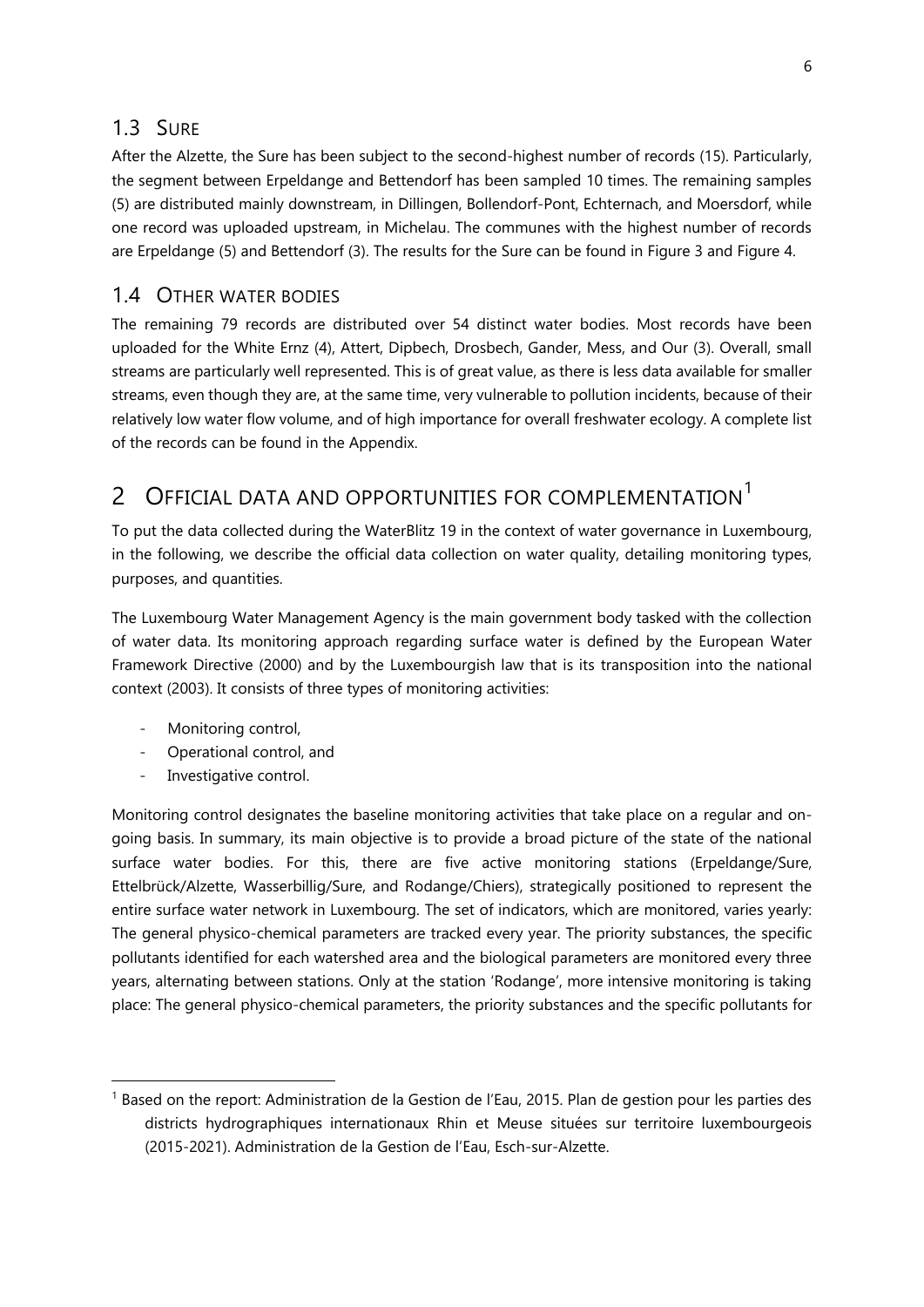the watershed area are monitored yearly, while the biological parameters remain monitored in threeyear-cycles.

As monitoring control is designed to gain an overview of the state of the main Luxembourgish surface water bodies, it is not detailed enough to provide insights into the state of each surface water body, less so to identify pollution sources. For this reason, 'operational control' is in place. This kind of monitoring takes place during a specific time-frame and generally, at stations of surface water bodies that have been identified as at risk of not complying with environmental standards. This classification is based on longitudinal profiles carried out in the past. Operational control is also used to track the impact of implemented measures, and to get a picture of the state of every surface water body of the Luxembourgish surface water network in regular intervals. Logically, the list of indicators, which are monitored, is variable and is determined on a need-basis (for example, based on previously detected pollutants). Currently, operational control is also used to monitor the watershed areas of the main surface water bodies, which are the focus of monitoring control. For this, samples are taken at strategically selected stations. The indicators that are monitored are in accordance with the cycles of the monitoring control, such that every watershed area is monitored completely, every three years.

'Investigative monitoring' is performed, when the reasons for non-compliance with environmental standards are unknown and to research the impacts of accidental pollution incidents. Accordingly, indicators and monitoring frequencies are set on a need-basis. In the past, investigative monitoring has been often used to create longitudinal profiles. They are useful to monitor the status of a surface water body as a whole, and they help with identifying pollution sources.

A complete description, including a comprehensive list of indicators, can be found in the report '[Plan](http://geoportail.eau.etat.lu/pdf/plan%20de%20gestion/FR/2e%20plan%20de%20gestion%20pour%20le%20Luxembourg%20(2015-2021)_22.12.2015.pdf)  [de gestion pour les parties des districts hydrographiques internationaux Rhin et Meuse situées sur](http://geoportail.eau.etat.lu/pdf/plan%20de%20gestion/FR/2e%20plan%20de%20gestion%20pour%20le%20Luxembourg%20(2015-2021)_22.12.2015.pdf)  [territoire luxembourgeois \(2015-2021\)](http://geoportail.eau.etat.lu/pdf/plan%20de%20gestion/FR/2e%20plan%20de%20gestion%20pour%20le%20Luxembourg%20(2015-2021)_22.12.2015.pdf)' by the Luxembourg Water Management Agency.

As the above description demonstrates, a lot of water data is being collected by national authorities. It can, however, also be concluded that there is room for more detailed monitoring. Monitoring control only focuses on the main surface water bodies in Luxembourg, and consequently, can only depict the state of the whole national surface water body network very broadly. In addition, operational control, even though more detailed, is by definition an irregular endeavour.

Citizen science has the potential to complement official monitoring in a meaningful way: For example, citizen science could help increase the number of sampling points on surface water bodies and/or sampling frequencies. This would be especially interesting for the surface water bodies, which are not monitored in relatively short intervals (e.g. smaller streams that are not monitored for researching the state of the watershed areas of the main national surface water bodies). In this way, citizen science could help to develop a more detailed understanding of the state of our surface water bodies and, for example, individual river or stream segments.

Regarding this matter, it has to be noted, however, that citizen science cannot substitute official monitoring. It is not possible, to monitor the same (and high) number of indicators. Citizen science can focus on a smaller, but relevant set of indicators and in this way, deliver additional (and complementary) data points.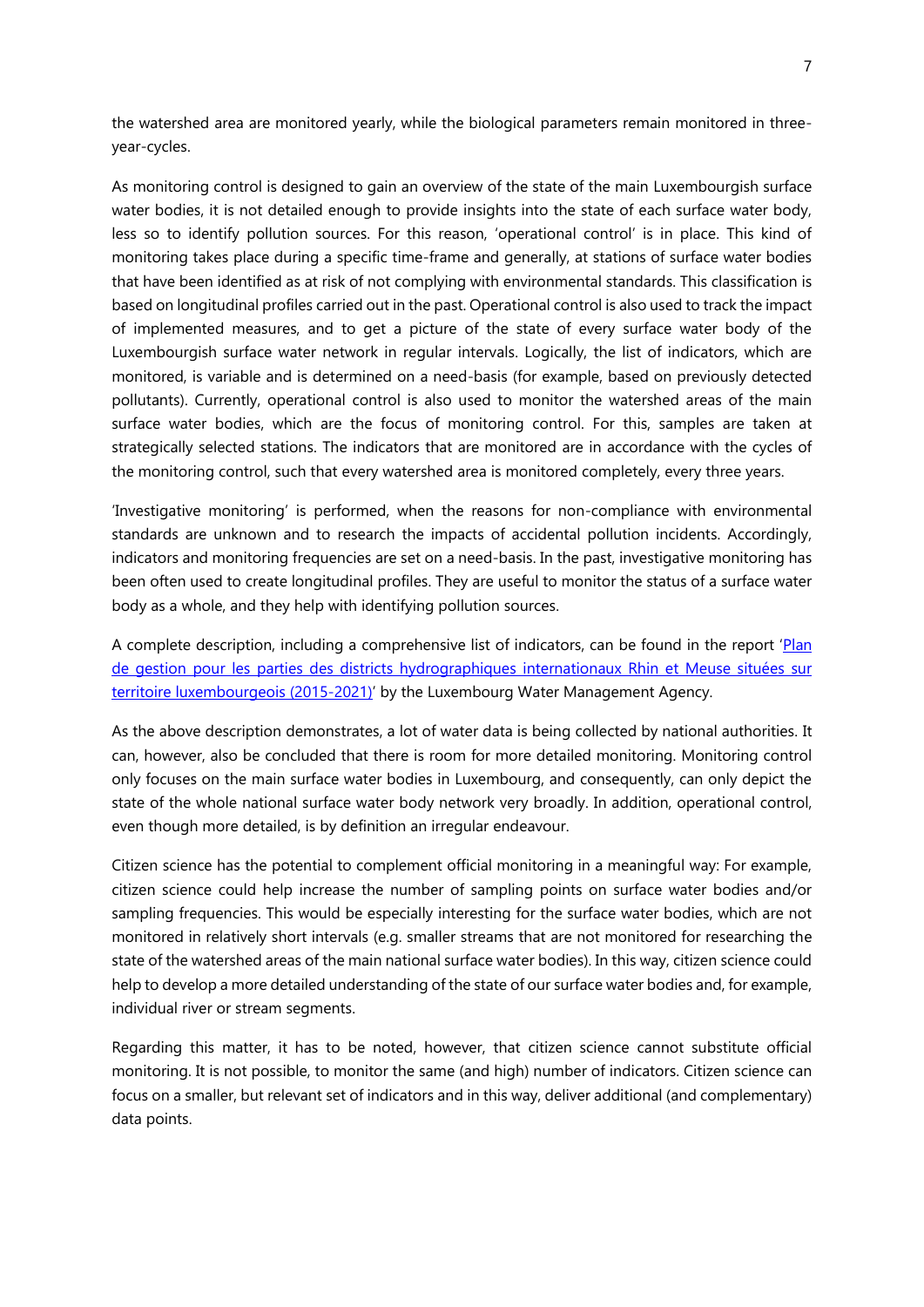|                       |                   |                   |                         |                                                           |                                                            | Is there any of                           |                                                |                                                     |                                 |
|-----------------------|-------------------|-------------------|-------------------------|-----------------------------------------------------------|------------------------------------------------------------|-------------------------------------------|------------------------------------------------|-----------------------------------------------------|---------------------------------|
| Name of water<br>body | Locality          | Commune           | Freshwater<br>body type | What is the land use in<br>the immediate<br>surroundings? | What is the bank<br>vegetation? (select all that<br>apply) | the following on<br>the water<br>surface? | Nitrate (NO3-N mg/L)<br>- colour scale reading | Phosphate (PO4-P<br>mg/L) - colour<br>scale reading | Estimate<br>the water<br>colour |
| Sure                  | Ingeldorf         | Erpeldange        | River                   | Urban Residential                                         | Trees/shrubs                                               | None                                      | $5 - 10$                                       | $0.1 - 0.2$                                         | Colourless                      |
| Sure                  | Ingeldorf         | Erpeldange        | River                   | Urban Residential                                         | Trees/shrubsGrass                                          | None                                      | $5 - 10$                                       | $0.05 - 0.1$                                        | Colourless                      |
| Sure                  | Diekirch          | Diekirch          | River                   | Urban Residential                                         | Grass                                                      | None                                      | $5 - 10$                                       | $0.05 - 0.1$                                        | Colourless                      |
| Sure                  | Gilsdorf          | <b>Bettendorf</b> | River                   | Urban Residential                                         | Other                                                      | None                                      | $5 - 10$                                       | $0.02 - 0.05$                                       | Colourless                      |
| Sure                  | Bettendorf        | Bettendorf        | River                   | Grassland/shrub                                           | Trees/shrubs                                               | None                                      | $5 - 10$                                       | $0.1 - 0.2$                                         | Colourless                      |
| Sure                  | <b>Bettendorf</b> | Bettendorf        | River                   | Industrial                                                | Grass                                                      | None                                      | $5 - 10$                                       | $0.1 - 0.2$                                         | Colourless                      |
| Sure                  | Moersdorf         | Rosport-Mompach   | River                   | Other                                                     | GrassTrees/shrubs                                          | None                                      | $2 - 5$                                        | $0.05 - 0.1$                                        | Green                           |
| Sure                  | Echternach        | Echternach        | River                   | Urban Park                                                | Trees/shrubsGrass                                          | None                                      | $2 - 5$                                        | $0.05 - 0.1$                                        | Colourless                      |
| Sure                  | Dillingen         | Beaufort          | River                   | Other                                                     | Trees/shrubsGrass                                          | Foam                                      | $2 - 5$                                        | $0.2 - 0.5$                                         | Colourless                      |
| Sure                  | Diekirch          | Diekirch          | River                   | Urban Park                                                | Trees/shrubsGrass                                          | Litter                                    | $2 - 5$                                        | $0.05 - 0.1$                                        | Green                           |
| Sure                  | Erpeldange        | Erpeldange        | River                   | Agriculture                                               | Trees/shrubs                                               | None                                      | $2 - 5$                                        | $0.02 - 0.05$                                       | Colourless                      |
| Sure                  | Michelau          | Bourscheid        | River                   | Other                                                     | Trees/shrubsGrass                                          | NoneFoam                                  | $2 - 5$                                        | $0.02 - 0.05$                                       | Colourless                      |
| Sure                  | Erpeldange        | Erpeldange        | River                   | Grassland/shrub                                           | Trees/shrubs                                               | None                                      | $1 - 2$                                        | $0.05 - 0.1$                                        | Colourless                      |
| Sure                  | Bollendorf-Pont   | Berdorf           | River                   | Urban Residential                                         | Trees/shrubs                                               | None                                      | $0.5 - 1$                                      | $0.1 - 0.2$                                         | Colourless                      |
| Sure                  | Ingeldorf         | Erpeldange        | River                   | Urban Residential                                         | Trees/shrubsGrass                                          | Floating algae                            | $0.5 - 1$                                      | $0.05 - 0.1$                                        | Yellow                          |

<span id="page-8-0"></span>**FIGURE 3. RECORDS FOR SURE (ORDERED BY NITRATE-NITROGEN).**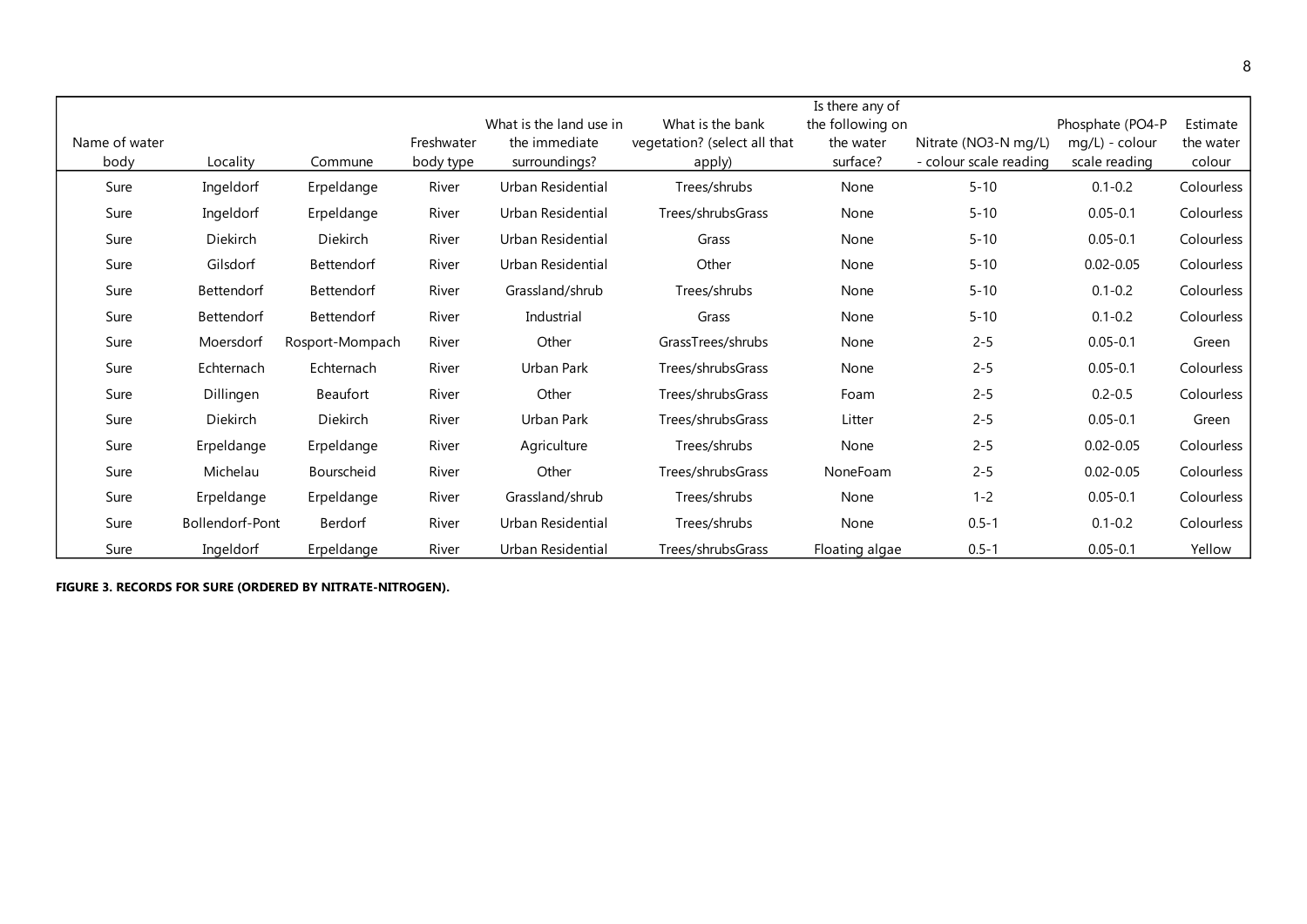| Name of water |                 |                   | Freshwater | What is the land use in<br>the immediate | What is the bank<br>vegetation? (select all that | Is there any of<br>the following on<br>the water |                  | Phosphate-<br>Nitrate-nitrogen phosphorus (PO <sub>4</sub> <sup>3-</sup> | Estimate<br>the water |
|---------------|-----------------|-------------------|------------|------------------------------------------|--------------------------------------------------|--------------------------------------------------|------------------|--------------------------------------------------------------------------|-----------------------|
| body          | Locality        | Commune           | body type  | surroundings?                            | apply)                                           | surface?                                         | $(NO3 - N)$ mg/L | $P)$ mg/L                                                                | colour                |
| Sure          | Dillingen       | Beaufort          | River      | Other                                    | Trees/shrubsGrass                                | Foam                                             | $2 - 5$          | $0.2 - 0.5$                                                              | Colourless            |
| Sure          | Ingeldorf       | Erpeldange        | River      | Urban Residential                        | Trees/shrubs                                     | None                                             | $5 - 10$         | $0.1 - 0.2$                                                              | Colourless            |
| Sure          | Bettendorf      | Bettendorf        | River      | Grassland/shrub                          | Trees/shrubs                                     | None                                             | $5 - 10$         | $0.1 - 0.2$                                                              | Colourless            |
| Sure          | Bettendorf      | Bettendorf        | River      | Industrial                               | Grass                                            | None                                             | $5 - 10$         | $0.1 - 0.2$                                                              | Colourless            |
| Sure          | Bollendorf-Pont | Berdorf           | River      | Urban Residential                        | Trees/shrubs                                     | None                                             | $0.5 - 1$        | $0.1 - 0.2$                                                              | Colourless            |
| Sure          | Ingeldorf       | Erpeldange        | River      | Urban Residential                        | Trees/shrubsGrass                                | None                                             | $5 - 10$         | $0.05 - 0.1$                                                             | Colourless            |
| Sure          | Diekirch        | Diekirch          | River      | Urban Residential                        | Grass                                            | None                                             | $5 - 10$         | $0.05 - 0.1$                                                             | Colourless            |
| Sure          | Moersdorf       | Rosport-Mompach   | River      | Other                                    | GrassTrees/shrubs                                | None                                             | $2 - 5$          | $0.05 - 0.1$                                                             | Green                 |
| Sure          | Echternach      | Echternach        | River      | Urban Park                               | Trees/shrubsGrass                                | None                                             | $2 - 5$          | $0.05 - 0.1$                                                             | Colourless            |
| Sure          | Diekirch        | Diekirch          | River      | Urban Park                               | Trees/shrubsGrass                                | Litter                                           | $2 - 5$          | $0.05 - 0.1$                                                             | Green                 |
| Sure          | Erpeldange      | Erpeldange        | River      | Grassland/shrub                          | Trees/shrubs                                     | None                                             | $1 - 2$          | $0.05 - 0.1$                                                             | Colourless            |
| Sure          | Ingeldorf       | Erpeldange        | River      | Urban Residential                        | Trees/shrubsGrass                                | Floating algae                                   | $0.5 - 1$        | $0.05 - 0.1$                                                             | Yellow                |
| Sure          | Gilsdorf        | <b>Bettendorf</b> | River      | Urban Residential                        | Other                                            | None                                             | $5 - 10$         | $0.02 - 0.05$                                                            | Colourless            |
| Sure          | Erpeldange      | Erpeldange        | River      | Agriculture                              | Trees/shrubs                                     | None                                             | $2 - 5$          | $0.02 - 0.05$                                                            | Colourless            |
| Sure          | Michelau        | Bourscheid        | River      | Other                                    | Trees/shrubsGrass                                | NoneFoam                                         | $2 - 5$          | $0.02 - 0.05$                                                            | Colourless            |

<span id="page-9-0"></span>**FIGURE 4. RECORDS FOR SURE (ORDERED BY PHOSPHATE-PHOSPHORUS).**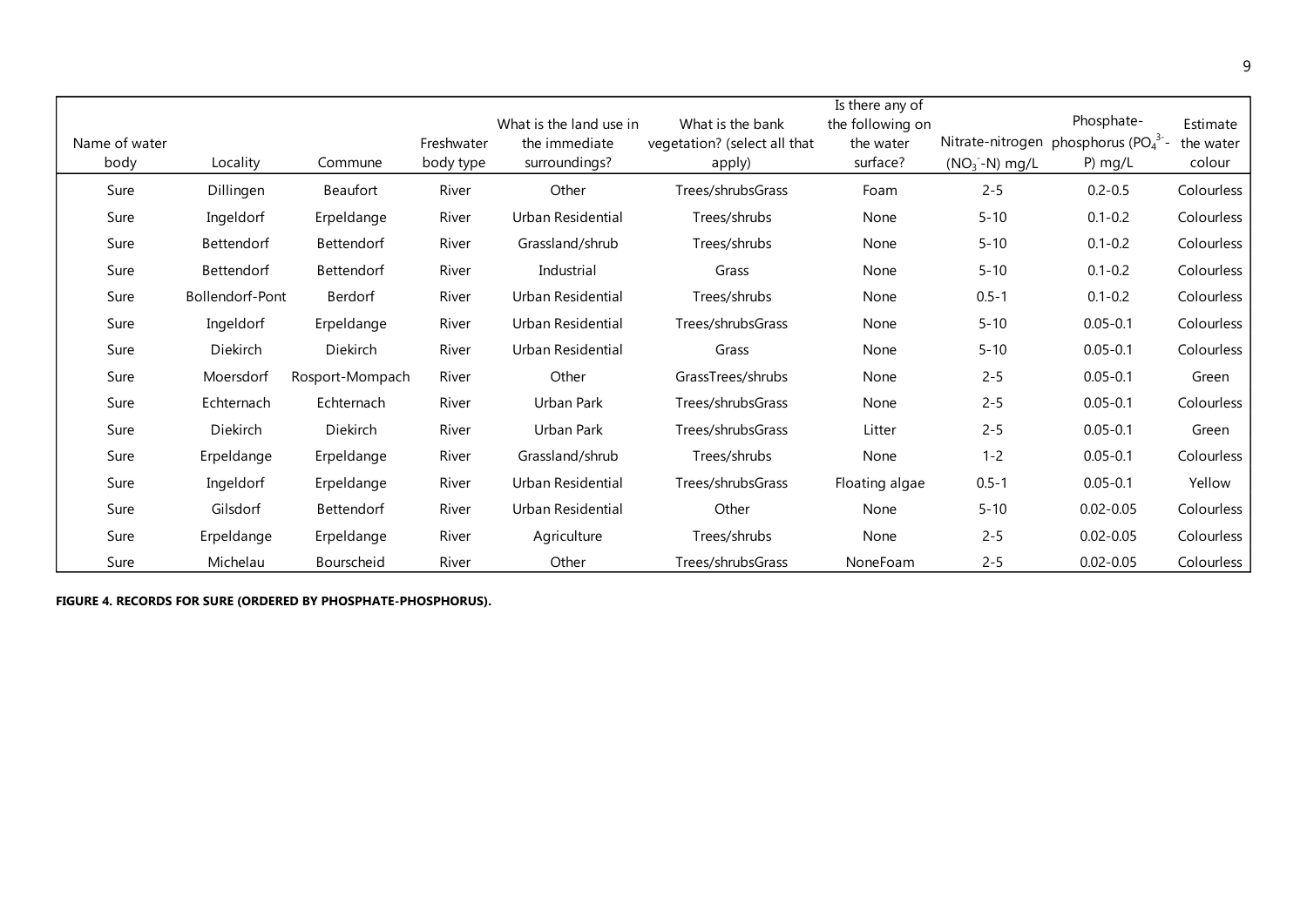|                                      |                              |             |                                     |            | What is the land use     |                                 | Is there any of the      |                  | Phosphate-                                                 | Estimate   |
|--------------------------------------|------------------------------|-------------|-------------------------------------|------------|--------------------------|---------------------------------|--------------------------|------------------|------------------------------------------------------------|------------|
|                                      |                              |             |                                     | Freshwater | in the immediate         | What is the bank vegetation?    | following on the water   |                  | Nitrate-nitrogen phosphorus (PO <sub>4</sub> <sup>3-</sup> | the water  |
| Name of water body                   | Tributory of                 | Locality    | Commune                             | body type  | surroundings?            | (select all that apply)         | surface?                 | $(NO3 - N)$ mg/L | $P)$ mg/L                                                  | colour     |
| Gander                               | Moselle                      |             | Mondorf-les-Bains Mondorf-les-Bains | Stream     | Urban Residential        | Trees/shrubsGrass               | None                     | >10              | >1                                                         | Colourless |
| Gander                               | Moselle                      | Aspelt      | Frisange                            | Stream     | Urban Residential        | Grass                           | None                     | >10              | $0.02 - 0.05$                                              | Colourless |
| Kiemelbaach                          | Alzette                      | Foetz       | Foetz                               | Stream     | Industrial               | Grass                           | Litter                   | >10              | $0.05 - 0.1$                                               | Green      |
| Millebaach                           | Alzette                      | Hunsdorf    | Lorentzweiler                       | Stream     | Grassland/shrub          | Trees/shrubs                    | None                     | >10              | $0.02 - 0.05$                                              | Colourless |
| Unnamed stream "Source de Dillingen" | Sure                         | Dillingen   | Beaufort                            | Stream     | Forest                   | Trees/shrubsGrass               | None                     | >10              | $0.02 - 0.05$                                              | Colourless |
| Attert                               | Alzette                      | Redange     | Redange                             | River      | Grassland/shrub          | Trees/shrubs                    | FoamNone                 | $5 - 10$         | $0.1 - 0.2$                                                | Colourless |
| Attert                               | Alzette                      | Colmarberg  | Colmarberg                          | River      | Urban Park               | Trees/shrubsGrass               | Floating algaeFoamLitter | $5 - 10$         | $0.1 - 0.2$                                                | Colourless |
| Ernz blanche                         | Sure                         | Steinsel    | Steinsel                            | Stream     | Forest                   | Trees/shrubs                    | None                     | $5 - 10$         | <0.02                                                      | Colourless |
| Ernz blanche                         | Sure                         | Imbrange    | Junglinster                         | Stream     | Agriculture              | Trees/shrubsGrass               | None                     | $5 - 10$         | $0.02 - 0.05$                                              | Colourless |
| Ernz blanche                         | Sure                         | Fischbach   | Fischbach                           | Stream     | Agriculture              | Trees/shrubs                    | None                     | $5 - 10$         | <0.02                                                      | Colourless |
| Ernz blanche                         | Sure                         | Keiwelbach  | Vallée de l'Ernz                    | Stream     | Agriculture              | Trees/shrubsGrass               | Foam                     | $5 - 10$         | $0.5 - 1$                                                  | Colourless |
| Härdbaach                            | Consdrëfferbaach, Ernz noire | Consdorf    | Consdorf                            | Stream     | Forest                   |                                 | None                     | $5 - 10$         | $0.1 - 0.2$                                                | Colourless |
| Huesebaach                           | n/a                          | Herborn     | Rosport-Mompach                     | Stream     | Agriculture              | GrassTrees/shrubs               | None                     | $5 - 10$         | $0.05 - 0.1$                                               | Colourless |
| Kaylbaach (unnamed)                  | Alzette                      | Hunsdorf    | Lorentzweiler                       | Stream     | Grassland/shrub          | Trees/shrubsGrass               | None                     | $5 - 10$         | <0.02                                                      | Colourless |
| Kiselbaach                           | Alzette                      | Schieren    | Schieren                            | Stream     | Urban Residential        | Trees/shrubs                    | None                     | $5 - 10$         | <0.02                                                      | Colourless |
| Mamer                                | Alzette                      | Mersch      | Mersch                              | River      | Urban Park               | Trees/shrubsGrass               | None                     | $5 - 10$         | $0.1 - 0.2$                                                | Colourless |
| Pond Sivebur                         | n/a                          | Lintgen     | Lintgen                             | Pond       | Forest                   | No vegetation coverTrees/shrubs | None                     | $5 - 10$         | $0.02 - 0.05$                                              | Colourless |
| Schrondweilerbaach                   | Alzette                      | Cruchten    | Nommern                             | River      | Agriculture              | Trees/shrubs                    | None                     | $5 - 10$         | <0.02                                                      | Colourless |
| Schwébech                            | Attert                       | Kappweiler  | Saeul                               | Stream     | Agriculture              | Trees/shrubs                    | None                     | $5 - 10$         | $0.5 - 1$                                                  | Colourless |
| Sivebur                              | Kaasselterbaach, Alzette     | Lintgen     | Lintgen                             | Stream     | Grassland/shrub          | Trees/shrubsGrass               | None                     | $5 - 10$         | $0.02 - 0.05$                                              | Colourless |
| Syre                                 | Moselle                      | Moutfort    | Contern                             | River      | Urban Residential        | Trees/shrubs                    | None                     | $5 - 10$         | <0.02                                                      | Colourless |
| Syre                                 | Moselle                      | Wecker      | <b>Biwer</b>                        | River      | Agriculture              | Trees/shrubsGrass               | None                     | $5 - 10$         | $0.1 - 0.2$                                                | Brown      |
| Wäissbaach (unnamed)                 | n/a                          | Bofferdange | Lorentzweiler                       | Stream     | <b>Urban Residential</b> | GrassTrees/shrubs               | Foam                     | $5 - 10$         | <0.02                                                      | Colourless |
| Wark                                 | Alzette                      | Feulen      | Feulen                              | River      | Agriculture              | Trees/shrubs                    | None                     | $5 - 10$         | $0.05 - 0.1$                                               | Colourless |
| Wuelbertsbaach                       | Syre                         | Manternach  | Manternach                          | Stream     | Other                    | Trees/shrubs                    | None                     | $5 - 10$         | $0.5 - 1$                                                  | Brown      |
| Zéissengerbaach                      | Pétrusse, Alzette            | Cessange    | Luxembourg                          | Stream     | Agriculture              | Trees/shrubsGrass               | Floating algae           | $5 - 10$         | $0.02 - 0.05$                                              | Colourless |

<span id="page-10-0"></span>**FIGURE 5. RECORDS FOR OTHER WATERBODIES WITH ≥ 5-10 MG NITRATE-NITROGEN PER LITRE.**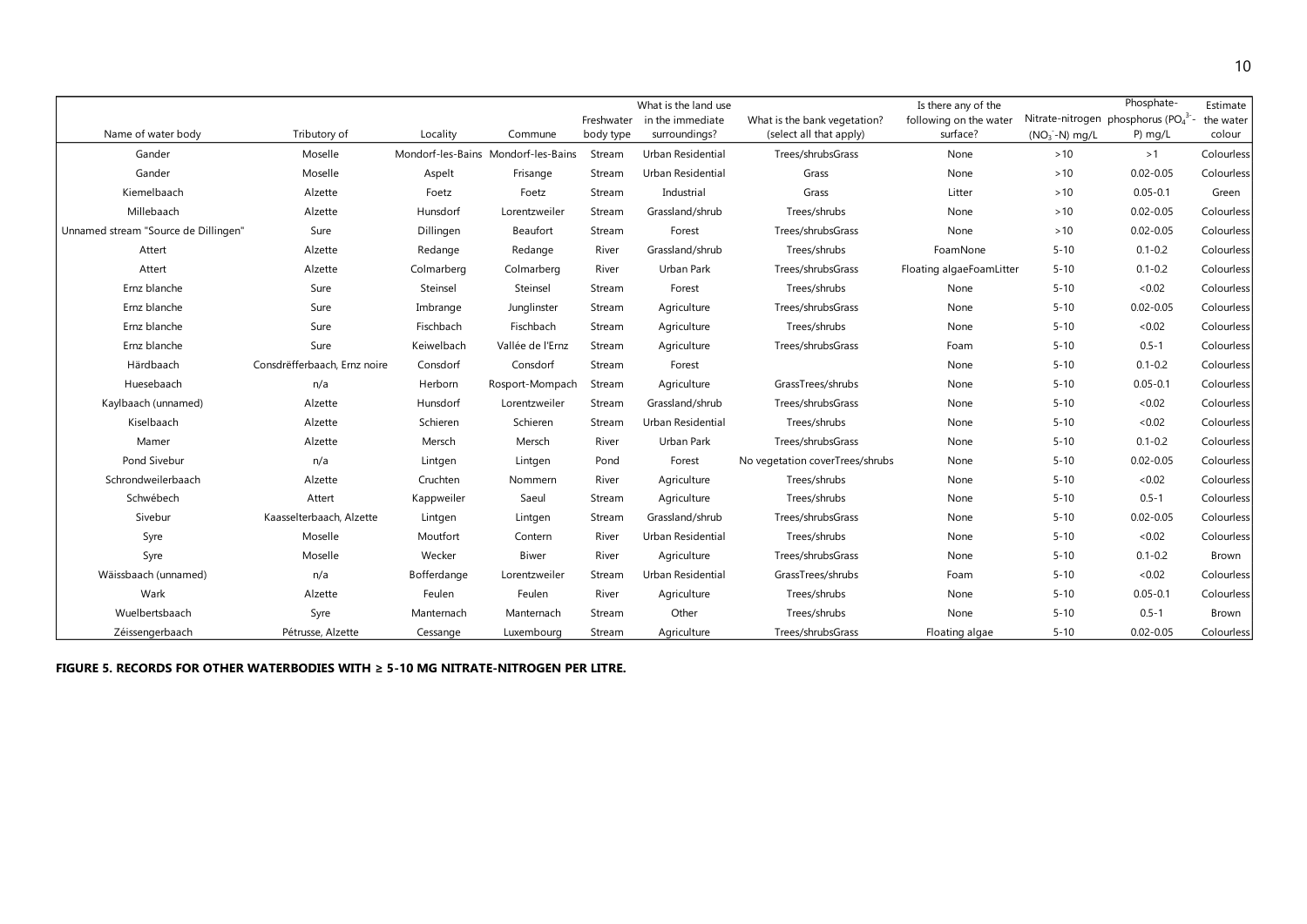|                                      |                              |              |                                     |            | What is the land use |                              | Is there any of the      |                  | Phosphate-                                                 | Estimate          |
|--------------------------------------|------------------------------|--------------|-------------------------------------|------------|----------------------|------------------------------|--------------------------|------------------|------------------------------------------------------------|-------------------|
|                                      |                              |              |                                     | Freshwater | in the immediate     | What is the bank vegetation? | following on the water   |                  | Nitrate-nitrogen phosphorus (PO <sub>4</sub> <sup>3-</sup> | the water         |
| Name of water body                   | Tributory of                 | Locality     | Commune                             | body type  | surroundings?        | (select all that apply)      | surface?                 | $(NO3 - N)$ mg/L | $P)$ mg/L                                                  | colour            |
| Gander                               | Moselle                      |              | Mondorf-les-Bains Mondorf-les-Bains | Stream     | Urban Residential    | Trees/shrubsGrass            | None                     | >10              | >1                                                         | <b>Colourless</b> |
| Ernz blanche                         | Sure                         | Keiwelbach   | Vallée de l'Ernz                    | Stream     | Agriculture          | Trees/shrubsGrass            | Foam                     | $5 - 10$         | $0.5 - 1$                                                  | <b>Colourless</b> |
| Schwébech                            | Attert                       | Kappweiler   | Saeul                               | Stream     | Agriculture          | Trees/shrubs                 | None                     | $5 - 10$         | $0.5 - 1$                                                  | Colourless        |
| Wuelbertsbaach                       | Syre                         | Manternach   | Manternach                          | Stream     | Other                | Trees/shrubs                 | None                     | $5 - 10$         | $0.5 - 1$                                                  | Brown             |
| Gander                               | Moselle                      | Altwies      | Mondorf-les-Bains                   | Stream     | Urban Residential    | Trees/shrubsGrass            | None                     | $1 - 2$          | $0.5 - 1$                                                  | Colourless        |
| Kälbaach                             | Alzette                      | Rumelange    | Rumelange                           | Stream     | Urban Park           | Trees/shrubsGrass            | FoamLitter               | $1 - 2$          | $0.5 - 1$                                                  | Yellow            |
| Pall                                 | Attert                       | Beckerich    | Beckerich                           | Stream     | Grassland/shrub      | Trees/shrubsGrass            | None                     | $2 - 5$          | $0.2 - 0.5$                                                | Colourless        |
| Mess                                 | Alzette                      | Wickrange    | Reckange/Mess                       | Stream     | Grassland/shrub      | Trees/shrubsGrass            | FoamLitter               | < 0.2            | $0.2 - 0.5$                                                | Brown             |
| Attert                               | Alzette                      | Redange      | Redange                             | River      | Grassland/shrub      | Trees/shrubs                 | FoamNone                 | $5 - 10$         | $0.1 - 0.2$                                                | <b>Colourless</b> |
| Attert                               | Alzette                      | Colmarberg   | Colmarberg                          | River      | Urban Park           | Trees/shrubsGrass            | Floating algaeFoamLitter | $5 - 10$         | $0.1 - 0.2$                                                | <b>Colourless</b> |
| Härdbaach                            | Consdrëfferbaach, Ernz noire | Consdorf     | Consdorf                            | Stream     | Forest               |                              | None                     | $5 - 10$         | $0.1 - 0.2$                                                | <b>Colourless</b> |
| Mamer                                | Alzette                      | Mersch       | Mersch                              | River      | <b>Urban Park</b>    | Trees/shrubsGrass            | None                     | $5 - 10$         | $0.1 - 0.2$                                                | <b>Colourless</b> |
| Syre                                 | Moselle                      | Wecker       | Biwer                               | River      | Agriculture          | Trees/shrubsGrass            | None                     | $5 - 10$         | $0.1 - 0.2$                                                | Brown             |
| Attert                               | Alzette                      | Bissen       | Bissen                              | Stream     | Grassland/shrub      | Trees/shrubs                 | None                     | $2 - 5$          | $0.1 - 0.2$                                                | Colourless        |
| Dipbech                              | Alzette                      | Esch/Alzette | Esch/Alzette                        | Stream     | Urban Residential    | Trees/shrubs                 | Litter                   | $2 - 5$          | $0.1 - 0.2$                                                | <b>Colourless</b> |
| Kléngelbaach                         | Sernigerbaach, Sure          | Mompach      | Rosport-Mompach                     | Stream     | Urban Residential    | Trees/shrubs                 | Floating algae           | $1 - 2$          | $0.1 - 0.2$                                                | <b>Colourless</b> |
| Drosbech                             | Alzette                      | Howald       | Hesperange                          | Stream     | Forest               | Trees/shrubsGrass            | None                     | $0.5 - 1$        | $0.1 - 0.2$                                                | Colourless        |
| Our                                  | Sure                         | Bettel       | Tandel                              | River      | Urban Residential    | Trees/shrubsGrass            | None                     | $0.5 - 1$        | $0.1 - 0.2$                                                | Brown             |
| Wark                                 | Alzette                      | Warken       | Ettelbrück                          | Stream     | Urban Residential    | Trees/shrubsGrass            | Litter                   | $0.5 - 1$        | $0.1 - 0.2$                                                | Colourless        |
| Unnamed pond "Manternach am Bongert" | Lelligerbaach, Syre          | Herborn      | Rosport-Mompach                     | Pond       | Forest               | GrassTrees/shrubs            | None                     | <0.2             | $0.1 - 0.2$                                                | Brown             |
| Unnamed pond "Pétrusse, Hesperange"  | Pétrusse                     | Dippach      | Dippach                             | Pond       | Forest               | Trees/shrubs                 | Floating algae           | < 0.2            | $0.1 - 0.2$                                                | Green             |

**FIGURE 6. RECORDS FOR OTHER WATERBODIES WITH ≥ 0.1-0.2 MG PHOSPHATE-PHOSPHORUS PER LITRE.**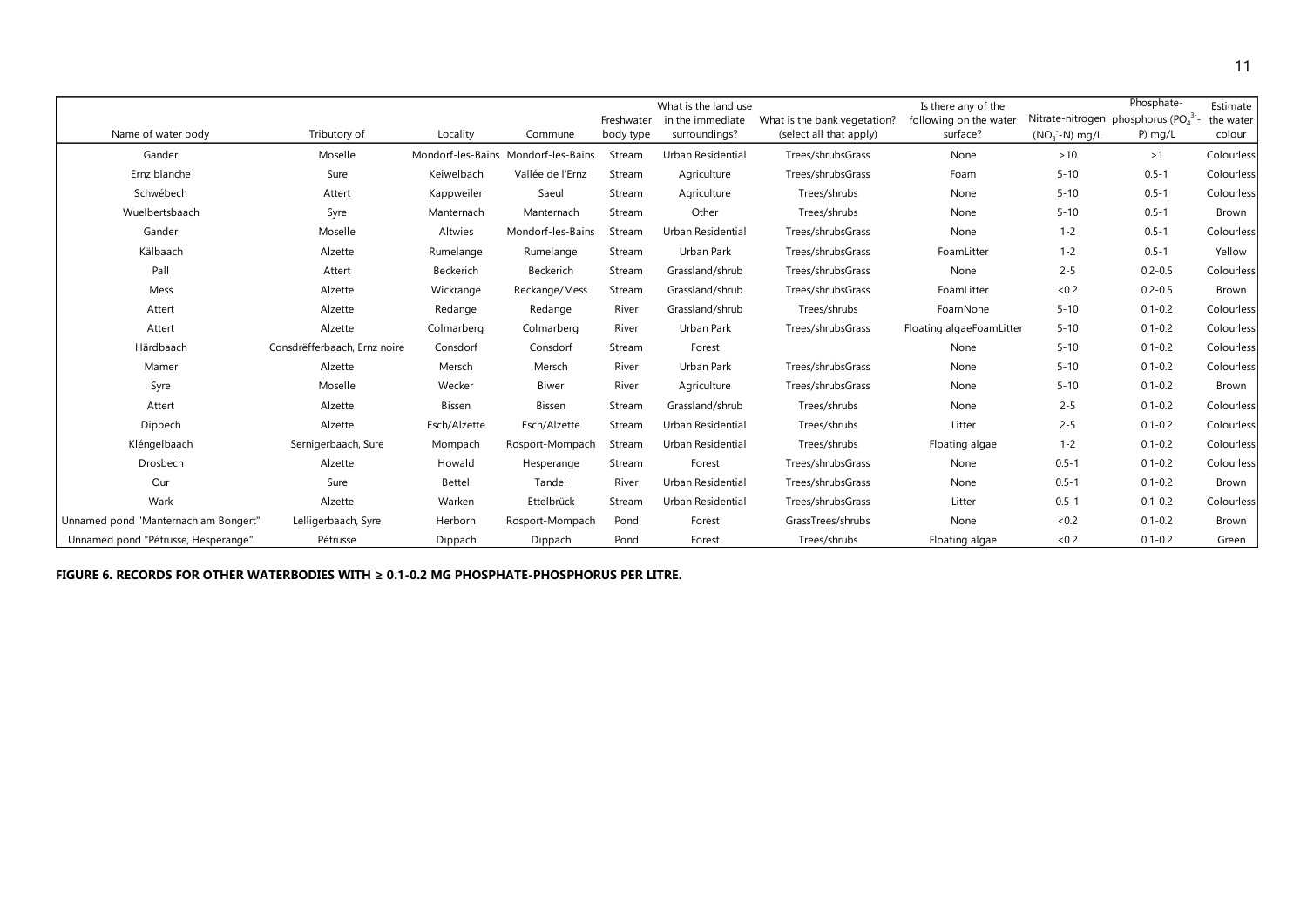# <span id="page-12-0"></span>3 NITRATE AND PHOSPHATE IN SURFACE WATERS: IMPLICATIONS FOR HUMANS AND NATURE

As we present the data, we also need to talk about meaning. In the following, we explain some of the major implications of nitrate and phosphate pollution for humans and nature. In-between, we provide and discuss relevant thresholds for both compounds.

The anthropogenic release of nutrients (such as nitrates and phosphates) into water bodies is a growing challenge. It leads to eutrophication – a process, which is 'characterised by excessive plant and algal growth due to the increased availability of one or more limiting growth factors needed for photosynthesis, such as sunlight, carbon dioxide and nutrients<sup>'2</sup>. Not only the anthropogenic release of nutrients, however, is a cause of eutrophication. It also occurs naturally, as sediments accumulate in water bodies over centuries<sup>3</sup>.

Eutrophication has many impacts on the aquatic ecosystem. Excessive plant and algal growth can come in the form of toxic algal blooms, such as of blue algae (i.e. cyanobacteria). Fish and other aquatic animals might die, as oxygen in the water is used up by the growing amount of decomposing algae<sup>4</sup>.

For humans, eutrophication has also many adverse consequences. For instance, recreational water activities might have to be discontinued, as blue algae not only accumulate on the water surface, but also can have negative effects on health. Health problems can also be caused by extremely high concentrations of nitrates in drinking water, if, for example, nitrate pollution occurs in water bodies used for drinking water supply.

For this reason, the EU has set a threshold of 50 mg of nitrate ( $NO<sub>3</sub>$ ) per litre drinking water<sup>5</sup>. This threshold is based on the World Health Organization's nitrate threshold of the same magnitude. It is based on an in-depth assessment of the evidence of health effects on humans of nitrate intake. Nitrate intake has been associated with a reduction of the blood's ability to transport oxygen, which can lead to cyanosis and asphyxia. Infants, bottle-fed infants in particular, are among the groups most susceptible to this phenomenon. Nitrate intake has also been linked with cancer, without, however, clear proof. Considering all evidence, the World Health Organization concluded that an exposure to 50 mg/L of nitrate in drinking water can be deemed not dangerous for all population groups<sup>6</sup>. This concentration is equivalent to about 11.3 mg of nitrate-nitrogen<sup>7</sup> (NO<sub>3</sub>-N) per litre. Although set in the context of drinking water, the threshold is often used to interpret findings of nitrate in surface waters.

 $\overline{a}$ 

<sup>&</sup>lt;sup>2</sup> Chislock, M.F., Doster, E., Zitomer, R., Wilson, A., 2013. Eutrophication: Causes, Consequences, and Controls in Aquatic Ecosystems. Nature Education Knowledge 4, 10.

<sup>3</sup> Ibid.

<sup>4</sup> European Environment Agency, 2016. Eutrophication [WWW Document]. URL https://www.eea.europa.eu/publications/92-9167-205-X/page014.html (accessed 2.11.20).

<sup>&</sup>lt;sup>5</sup> Eurostat, 2012. Agri-environmental indicator - nitrate pollution in rivers [WWW Document]. URL https://ec.europa.eu/eurostat/statistics-explained/index.php?title=Archive:Agri-

environmental\_indicator\_-\_nitrate\_pollution\_of\_water&oldid=104304 (accessed 2.11.20).

<sup>6</sup> World Health Organization, 2011. Nitrate and nitrite in drinking-water: Background document for development of WHO guidelines of drinking-water quality. World Health Organization, Geneva, Switzerland.

 $<sup>7</sup>$  Nitrate / 4.42 = nitrate-nitrogen</sup>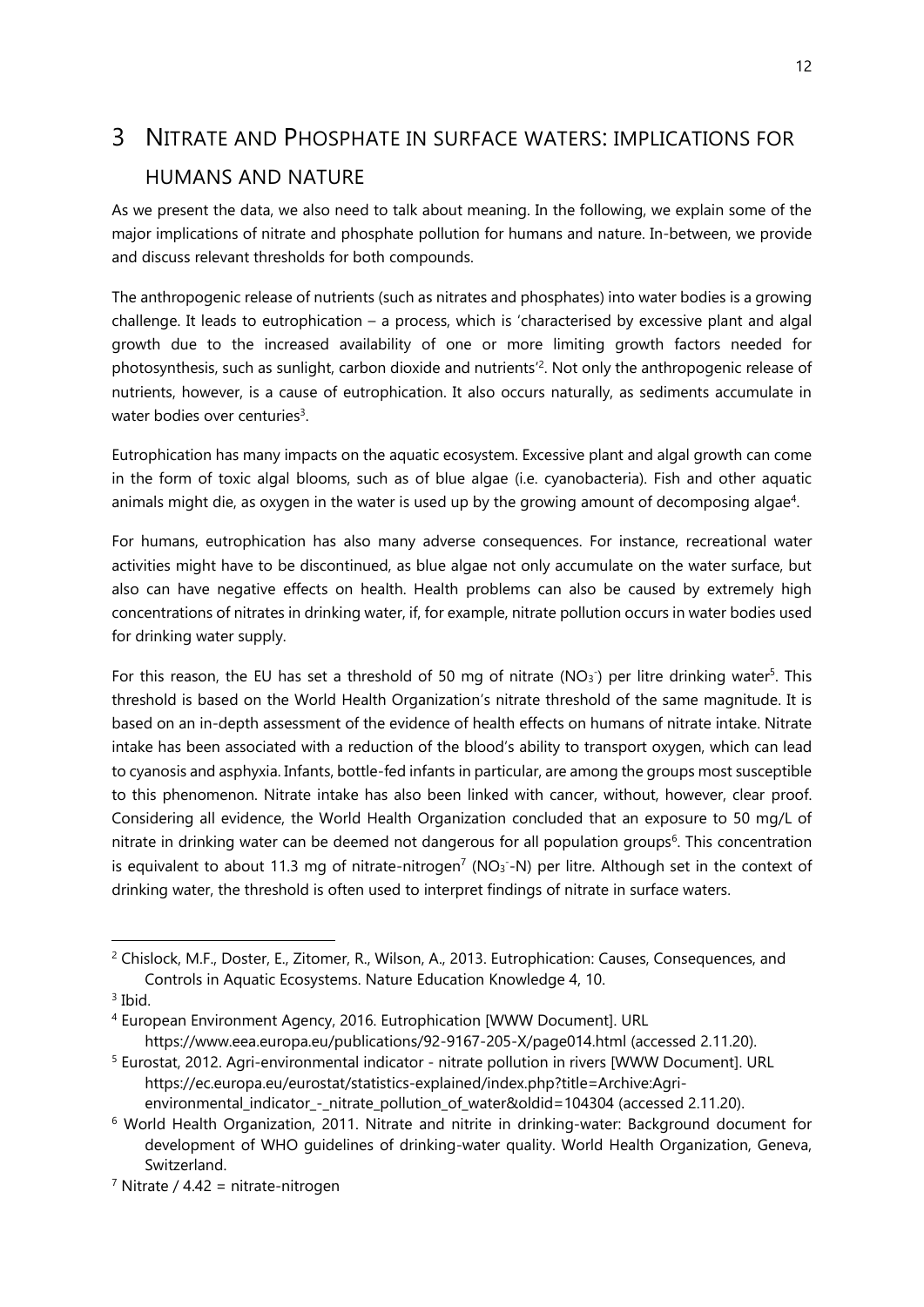When using the 50-mg-limit to draw conclusions about potential negative health effects of surface water, one has to be careful, however, not to overvalue a reading exceeding the limit. The water body might not be used for drinking water extraction, and even if so, a sample is always only an indication of the actual concentration in the water at one very specific location and point in time. There are, in addition, ways to reduce the amount of nitrate in drinking water by, for example, mixing water sources with differing nitrate concentrations.

In terms of eutrophication, however, it is acknowledged that concentrations far below this threshold are already relevant. For this reason, the European Commission also works with the threshold of 25 mg of nitrate (NO<sub>3</sub>) (or about 5.7 mg of nitrate-nitrogen) per litre as a 'guideline concentration'<sup>8</sup>.

As part of the implementation of the Water Framework Directive, the Luxembourg Water Management Agency has also set a scale for the concentrations of nitrate in relation to the quality of surface water resources<sup>9</sup>.

| Indicator                          | Very good  | Good       | Moderate    | Unsatisfactory | <b>Bad</b> |
|------------------------------------|------------|------------|-------------|----------------|------------|
| Nitrate $(NO3)$<br>mq/L            | $\leq 10$  | $\leq$ 25  | $\leq 50$   | ≤100           | >100       |
| Nitrate-nitrogen<br>$(NO3-N)$ mg/L | $\leq$ 2.3 | $\leq 5.7$ | $\leq$ 11.3 | $\leq$ 22.6    | >22.6      |

**FIGURE 8. SCALE OF NITRATE CONCENTRATIONS IN RELATION TO SURFACE WATER QUALITY.**

As one can observe, the 50- and 25-mg-thresholds of nitrate are represented. Similarly to the European Environment Agency, the Luxembourg Water Management Agency considers concentrations of nitrate below 25 mg/L as indicating good status, and 50 mg/L as the threshold, above which quality is unsatisfactory.

Although the effects of phosphate in the process of eutrophication are widely accepted, it proves more difficult to identify relevant thresholds for phosphate-phosphorus concentrations in the interpretation of surface water resources. An indicative threshold was found in a publication by the European Environment Agency (2015)<sup>10</sup> on nutrient concentrations in Europe's freshwaters. They put forward a threshold of 0.1-0.2 mg phosphate-phosphorus ( $PO<sub>4</sub>3-P$ ) per litre, considered sufficient to lead to eutrophication in freshwater resources.

Along these lines, the Luxembourg Water Management Agency associates quality status with phosphate-phosphorus concentrations<sup>11</sup>.

 $\overline{a}$ 

<sup>8</sup> European Environment Agency, 2016. Eutrophication [WWW Document]. URL

https://www.eea.europa.eu/publications/92-9167-205-X/page014.html (accessed 2.11.20).

<sup>9</sup>Administration de la Gestion de l'Eau, 2009. Bewirtschaftungsplan für das Großherzogtum Luxemburg. Administration de la Gestion de l'Eau, Esch-sur-Alzette.

<sup>&</sup>lt;sup>10</sup> European Environment Agency, 2019. Nutrients in freshwater in Europe [WWW Document]. URL https://www.eea.europa.eu/data-and-maps/indicators/nutrients-in-freshwater/nutrients-infreshwater-assessment-published-9 (accessed 2.11.20).

<sup>11</sup>Administration de la Gestion de l'Eau, 2009. Bewirtschaftungsplan für das Großherzogtum Luxemburg. Administration de la Gestion de l'Eau, Esch-sur-Alzette.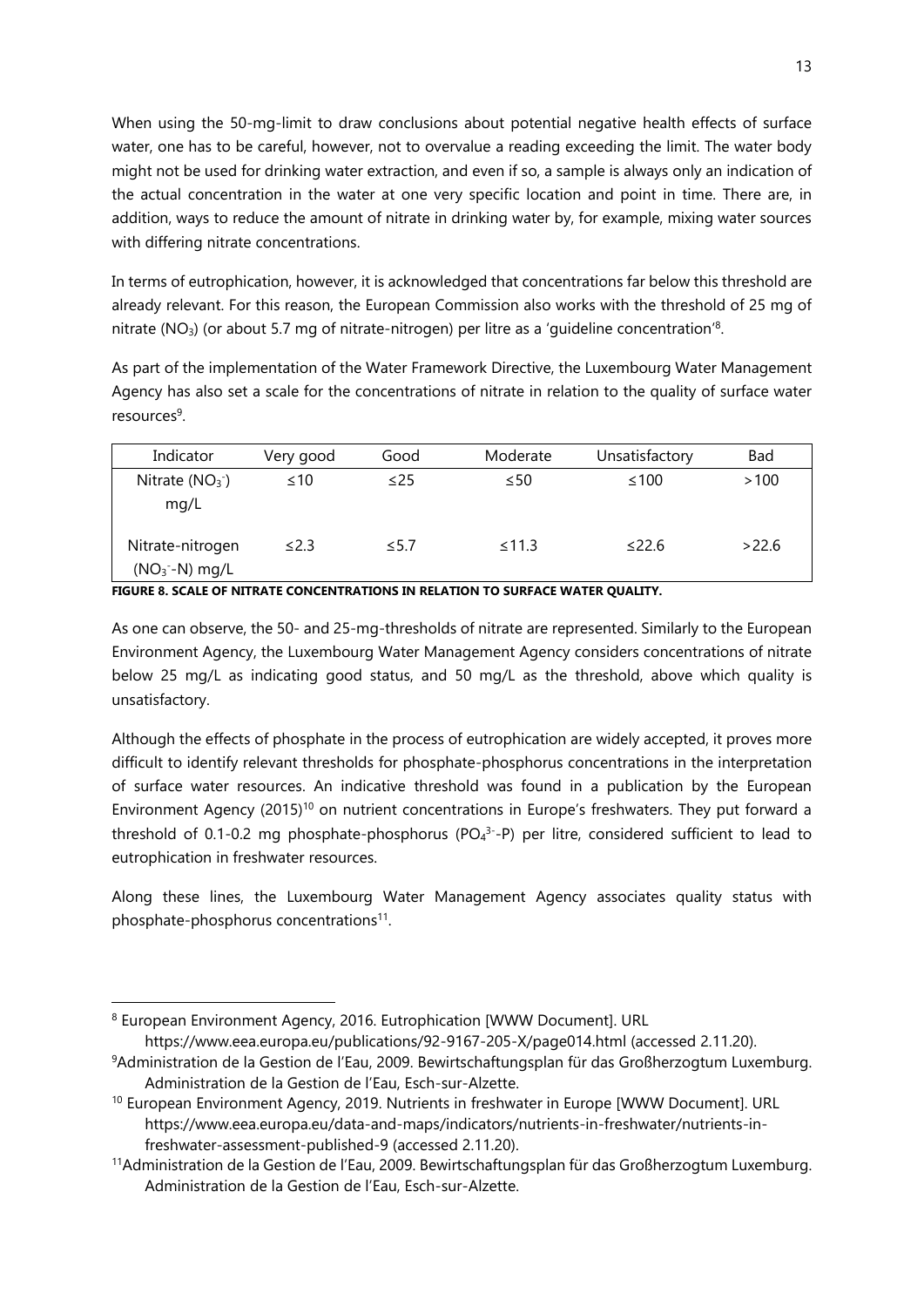| Indicator                                | Verv<br>good | Good   | Moderate | Unsatisfactory | <b>Bad</b> |
|------------------------------------------|--------------|--------|----------|----------------|------------|
| Phosphate-phosphorus<br>$(PO43--P)$ mg/L | ≤0.033       | ≤0.163 | ≤0.326   | ≤0.653         | >0.653     |

**FIGURE 9. SCALE OF PHOSPHATE-PHOSPHORUS CONCENTRATIONS IN RELATION TO SURFACE WATER QUALITY.**

It sets the threshold for good water quality in terms of phosphate-phosphorus at 0.163 mg/L. This approximately corresponds to the 0.1-0.2-mg-per-litre-limit fixed by the European Environment Agency mentioned above.

Considering the colour scales in this light, for nitrate-nitrogen, the upper two categories are of particular interest. A reading of '>10' indicates a concentration in the water that is close to the 11.3-mg-per-litrelimit, discussed above. The below-category of '5-10' suggests a concentration of nitrate-nitrogen that is close to 5.7 mg per litre, the guideline concentration, above which the quality status of a surface water body is not considered good anymore and eutrophication is considered likely to occur. Similarly, the suggested phosphate-phosphorus threshold implies for the interpretation of the phosphatephosphorus colour scale reading that all the categories equal to or above 0.1-0.2 mg per litre suggest an increased likelihood of eutrophication in the concerned water body.

In essence, what needs to be taken away from this section, are the different thresholds: for nitrate

**11.3** mg per litre (Drinking Water Directive and ) and **5.7** mg per litre (guideline for eutrophication) of nitrate-nitrogen,

and for phosphates

**0.1-0.2** mg per litre of phosphate-phosphorus (guideline for eutrophication)

as well as the fact that these numbers represent reference values. For this reason, it is possible that concentrations below the stated thresholds lead to eutrophication, on the one hand. On the other, eutrophication might not occur for values over the thresholds for the same reason.

For more details on nitrates and phosphates, you may look at:

- ["Eist Waasser"](https://eau.public.lu/publications/brochures/a_eist_waasser_2013/eist_waasser_2013.pdf) by the Administration de la Gestion de l'Eau (informative brochure, available in German)
- "Loscht op Natur: Nitrate [Teil 1](http://www.naturpark-sure.lu/cms/pages/files/00107.pdf) [und 2](http://www.naturpark-sure.lu/cms/pages/files/00108.pdf)" by Naturpark Öewersauer (informative brochure, available in German)
- ["Achtung "Blaualgen"!"](https://eau.public.lu/publications/index.html) by the Administration de la Gestion de l'Eau (informative Flyer, available in French, German, and Luxembourgish)

# <span id="page-14-0"></span>4 VARIABLES OF NITRATE-NITROGEN AND PHOSPHATE-PHOSPHORUS AND IMPLICATIONS FOR STATISTICAL ANALYSIS

In terms of statistical analysis of the data, considering nitrate-nitrogen and phosphate-phosphorus, our dataset is somewhat special. On the one hand, both are "ratio" variables, in general. That is, they are numerical, continuous, can be measured, and they have an absolute zero (i.e. the value "0" means "no value", as, for example, 0 mg/L of nitrate-nitrogen found in a sample means that no nitrate-nitrogen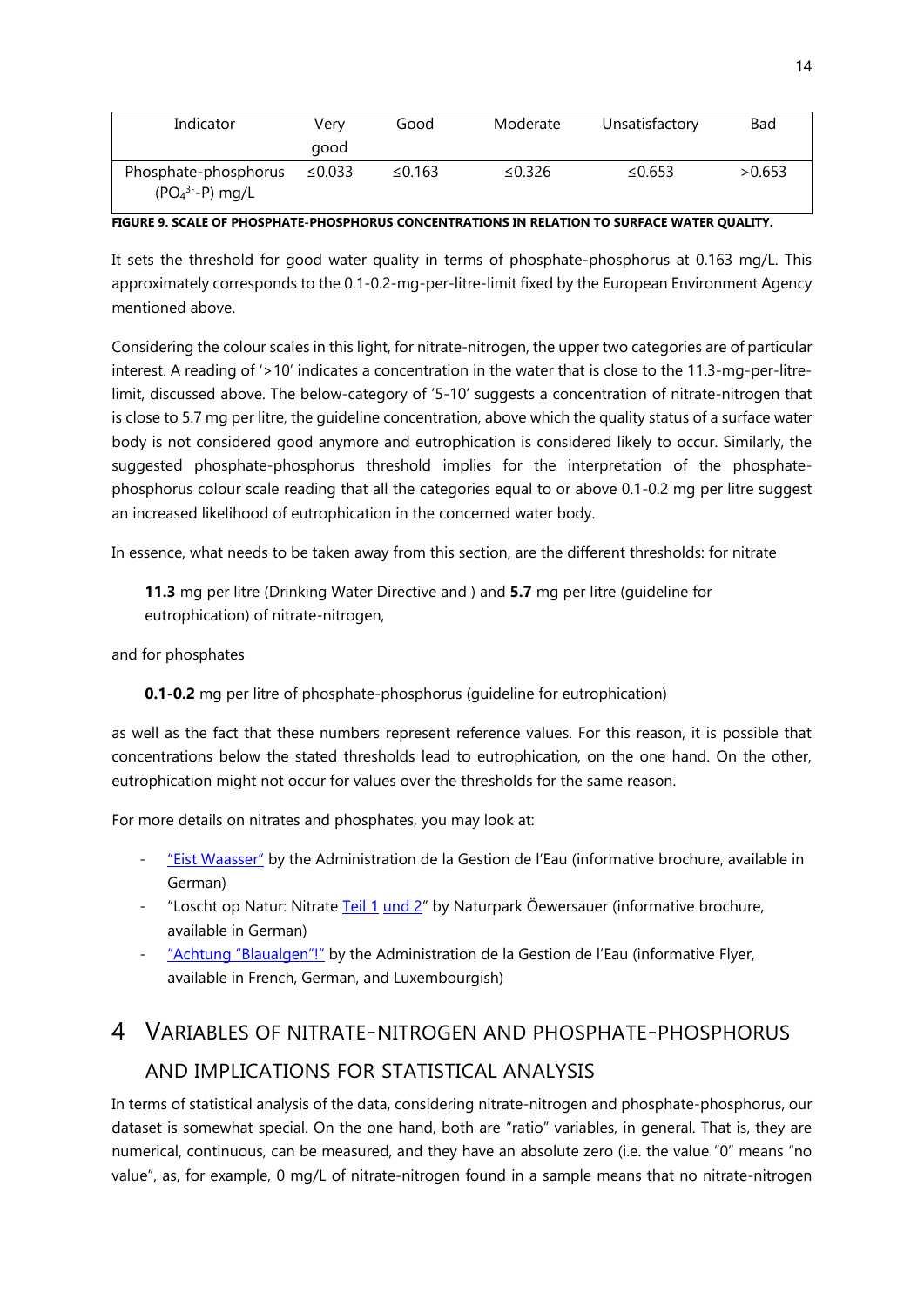was detected, in contrast to, for instance, the variable "temperature in °C", for which a measurement of 0 °C does not indicate that no temperature was found, but that there is a specific amount of heat present; Another distinction criterion is the meaningfulness of negative values. For nitrate-nitrogen concentrations negative values do not have meaning, whereas for temperature negative values do have meaning).

With ratio variables, the floor in terms of statistical analysis is open; a multitude of methods are at disposal. Other examples of ratio variables are height, weight, and duration.

On the other hand, the way we collected the data, in the form of intervals, restricts our options of analysis. Due to the level of detail conveyed through data collection, we do not know the distribution of data within the intervals and, therefore, we cannot consider nitrate-nitrogen and phosphatephosphorus as ratio variables. They have to be seen as ordinal. Ordinal data is data in categories that can be ordered, but for which the distance from one to another is not known and cannot be compared (e.g. Likert-scale data: strongly disagree – disagree – neutral – agree – strongly agree; what is the distance between intervals "2-5" and "5-10"? Is it equal to the distance between "5-10" and ">10"?). In the analysis, the consequence is that the actual values of the intervals (e.g. "2-5" or "5-10") for calculating medians, for example, are not relevant and each interval will be associated with a number, however, in the right order (i.e. for nitrate-nitrogen "1" stands for "0.2-0.5", "2" for "0.5-1", etc.).

Calculating medians will be the main analytical tool in this section. Medians are the best method to indicate central tendency for ordinal variables. A median in the case of ordinal variables is the reading that represents the middle-interval. It is the reading, for which the same amount of higher (or readings equal to) and lower readings (or readings equal to) exist in the dataset. To use measures of central tendency helps to account for a series of limiting factors regarding our dataset, such as errors in readings and uploads as well as the accuracy of methods. While a single data point can help flag potential hotspots and pollutions sources, to get an image of the nutrient status of a water body multiple records are needed. Flagged hotspots and pollution sources also need to be confirmed with additional records over time.

Other tools, such as means (or averages), could lead to false conclusions, as the distribution of the data within the intervals is unknown. Coming back to the median, one point has to be highlighted, however. It is that a median cannot always be calculated for (sub-)datasets with an even number of records. In situations with an uneven number of records, it is clear, which interval is median. It is, in fact, the interval, for which there are as many records with readings above (or equal to) and below (or equal to) (e.g. if there were three readings of "2-5" and four of "5-10", the median would be "5-10"). If, however, we want to calculate the median for a (sub-)dataset with an even number of records, it is not as straight forward. Here the number of readings for each interval decides, if a median can be calculated. For example, if we have three readings of "1-2" and one of "2-5", the median can be calculated and would equal interval "1-2", while, if we have two readings of "1-2" and two of "2-5", we are facing the same obstacle, as we did with the mean. In this case, two intervals would come into question of being the median, but it is impossible to say, which it is. In general, in cases of an even number of records, the median is calculated by identifying the two middle-most categories and by taking the average. For this purpose, if the two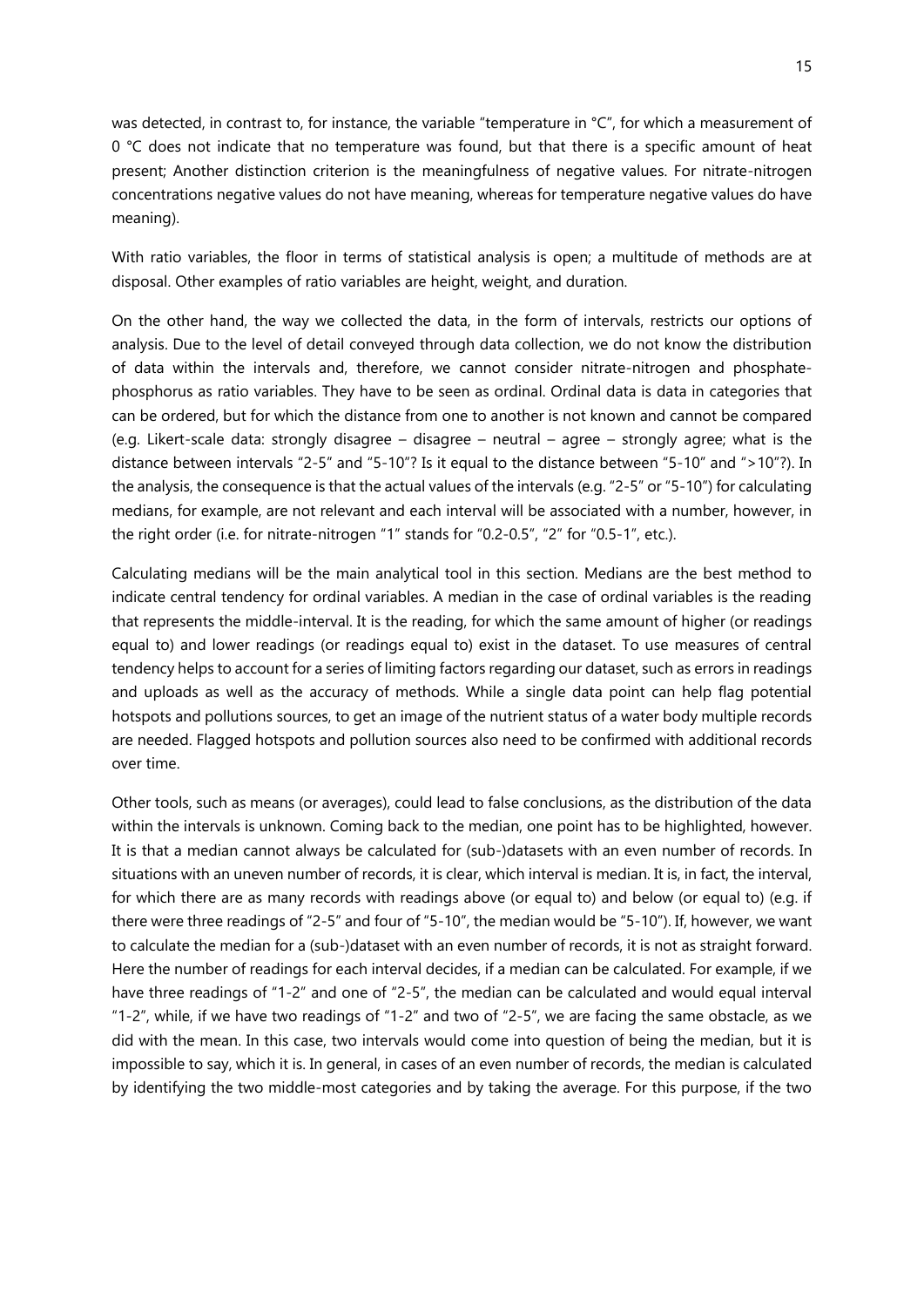categories are the same, the median can be calculated. In the following, in cases, in which they are not, we will reference both intervals<sup>12</sup>.

## <span id="page-16-0"></span>5 DISCUSSION OF DATA

Above, we have discussed the numbers of records, potential consequences of nutrient concentrations for nature and humans, relevant thresholds as tools for interpretation as well as implications for statistical analysis. In the following section, we will take a closer look at the data. For meaning, it will be linked to contextual factors, such as land use and location of wastewater treatment plants. It is important to note that thresholds relevant for eutrophication are the main factor considered in the interpretation.

## <span id="page-16-1"></span>5.1 ALZETTE

 $\overline{a}$ 

#### <span id="page-16-2"></span>5.1.1 CONTEXTUAL FACTORS

<span id="page-16-4"></span>As the answers to "the land use in the immediate surroundings" and a look at the land-use layer of the Government's Geoportal<sup>13</sup> suggest, a high portion of the adjacent areas around the Alzette is urban. Along its course, it flows through agglomerations, such as Esch/Alzette, Hesperange, Luxembourg City, Walferdange, Mersch, Colmarberg, and Ettelbrück. As a result, many wastewater treatment plants direct their effluents into the Alzette (plants of Schifflange, Bettembourg, Hesperange, Beggen, and Mersch). There are, however, also areas, where agriculture dominates. In Hunsdorf and Gosseldange, there are segments, where the Alzette is surrounded by agricultural land (according to the data).

#### <span id="page-16-3"></span>5.1.2 OVERVIEW OF NITRATE-NITROGEN

Nitrate-nitrogen readings depict a varied situation: two readings of ">10 mg/L", seven readings of "5- 10", nine readings of "2-5", and one reading of "0.2-0.5". "2-5 mg/L" is the median.

The records uploaded in Luxembourg City for the Alzette provide a particularly good example on why single readings have their limits, and, thus, why using measures of central tendency is important. As we will see later on, identifying pollution hotspots and sources of pollution is also a difficult task.

For Luxembourg City, four records have been uploaded. One includes a nitrate-nitrogen reading of 5- 10 mg/L (likely to be above the reference threshold for eutrophication), while three users have noted readings of 2-5 mg/L (below the reference threshold for eutrophication). Considering the higher reading alone might lead to the conclusion that concentrations of nitrate seem to be relatively high in this section. However, when also taking the lower measurements into account, the picture is not as negative. The median, in this case, would be interval "2-5".

As mentioned before, single readings can nevertheless flag pollution hotspots or pollution sources with the need for later confirmation. A potential pollution hotspot has been identified by the nitrate-nitrogen data in-between Walferdange and Schieren (two readings in the category ">10"). While the high

 $12$  For an introduction into statistical analysis, you may look at Diamond, I., Jefferies, J., 2001. Beginning statistics: an introduction for social scientists. SAGE, London

<sup>&</sup>lt;sup>13</sup> Le Gouvernement du Grand-Duché du Luxembourg, n.d. Geoportail - Environment [WWW Document]. geoportail. URL

https://map.geoportail.lu/theme/emwelt?bgLayer=topo\_bw\_jpeg&lang=en&version=3&zoom=11&X =690638&Y=6383174&layers=163-215-167-1692-1691&opacities=1-1-1-1-1 (accessed 2.17.20).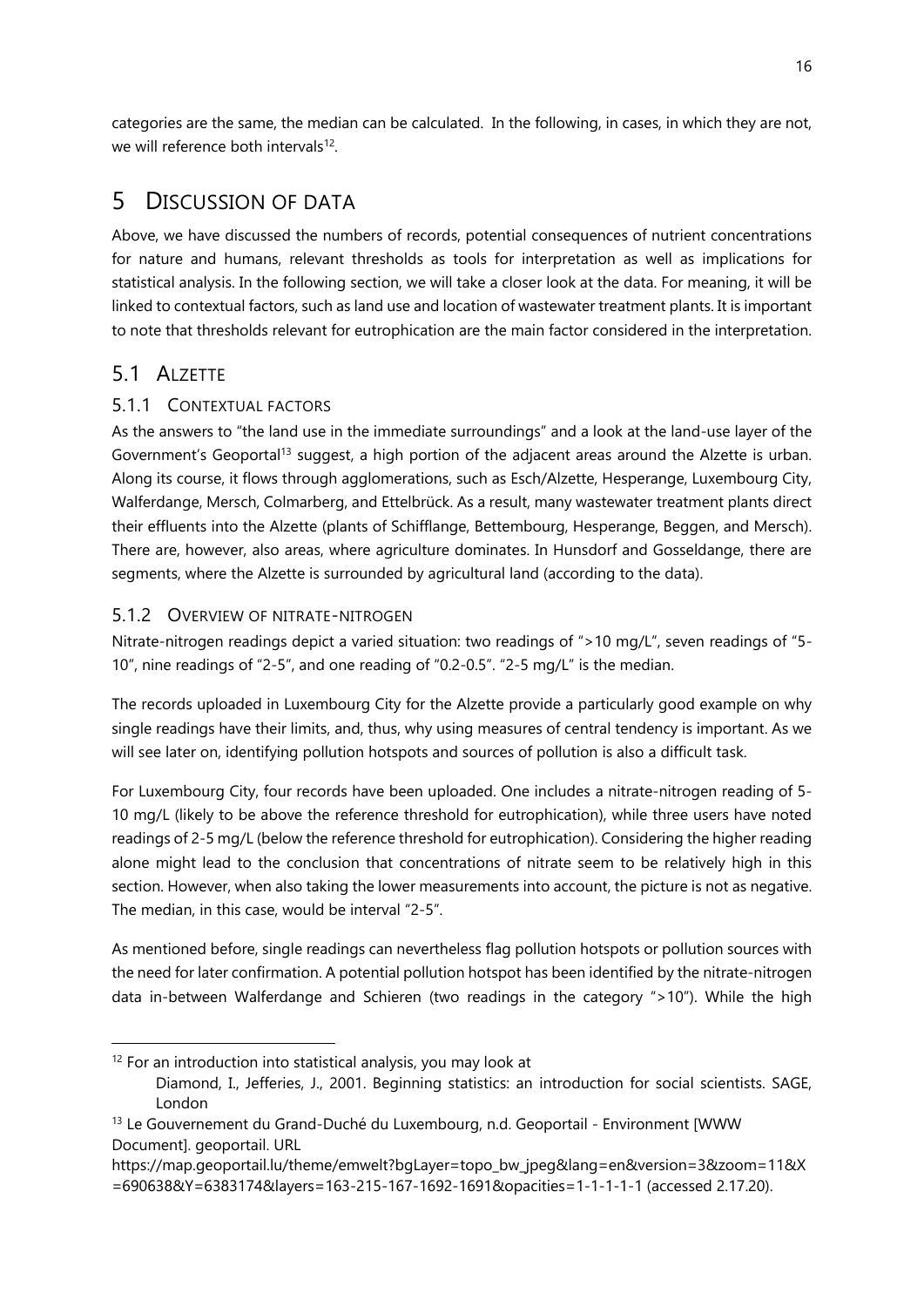readings could be explained by a large number of factors, and we cannot say with certainty that they correspond to the actual concentrations in the samples, they certainly justify further investigation. Regarding potential pollution sources, we can use the readings as well as contextual data to speculate. On the one hand, as the land use around the Alzette is predominantly urban (according to the data) a fair conclusion would be that high nitrate-nitrogen concentrations are down to domestic effluents. In this context, a well-covered pollution event seems relevant. A few days before the WaterBlitz 19, the wastewater treatment plant of Beggen, located just upstream of Walferdange, was subject to a technical error and released untreated wastewater into the Alzette for a period of time (see, for example, articles in [Luxemburger Wort,](https://www.wort.lu/de/lokales/panne-in-beggen-klaeranlage-mit-klaerungsbedarf-5d80fdafda2cc1784e34baef) [L'essentiel](http://www.lessentiel.lu/de/luxemburg/story/die-stadt-ubernimmt-die-verantwortung-14040263), and [Tageblatt\)](http://www.tageblatt.lu/headlines/die-fische-sind-alle-tot-alzette-ist-durch-abwasser-extrem-verschmutzt-worden/). As a result, this heavily polluted water has been on the journey downstream. On the other hand, considering the particularly high readings of nitrates in Hunsdorf and Gosseldange, where land use in the immediate surroundings of the sampling sites was marked agricultural, introduces another layer of speculation. It seems, in fact, that agricultural effluents also have a role to play. It is impossible to say, which explanation is true. In this case, it is, most likely, a combination of the three (regular and exceptional wastewater as well as agricultural discharge).

#### <span id="page-17-0"></span>5.1.3 OVERVIEW OF PHOSPHATE-PHOSPHORUS

In relation to the threshold of 0.1-0.2 mg of  $PO_4^{-3}$ -P/L, the readings of phosphate-phosphorus for the Alzette paint a more serious picture. Only two of the 19 readings in total are below. The median of the readings for the entire river is "0.2-0.5".

The segments around Hesperange-Luxembourg and Walferdange-Lintgen have been subject to particularly high readings. Three records in Hesperange-centre suggest a median concentration of 0.5- 1 mg phosphate-phosphorus/L. Considering all records for Hesperange the median is slightly lower: 0.2-0.5 mg/L. Both median values, as well as all individual readings, are well over the reference threshold of 0.1-0.2 for eutrophication, and the medians are close to or above the 0.326 mg/L threshold set out by the Luxembourg Water Management Agency, above which the status of the water body is considered unsatisfactory.

In Luxembourg City, the records result in a median value for phosphate-phosphorus of 0.1-0.2 mg/L, with a peak near Alzette's entry into the City (0.5-1). A similar picture can be observed between Walferdange and Lintgen, before the concentrations of phosphate-phosphorus seem to drop around Ettelbrück. To make more robust judgements on potential pollution sources than in the previous paragraphs, more records in quantity and in time are necessary. The speculations mentioned in the context of nitrate-nitrogen and causes for pollution also apply for phosphate-phosphorus concentrations.

What the data seems to suggest, however, is that agricultural effluents do not play as big a role in phosphate-phosphorus concentrations as in nitrate-nitrogen concentrations. For the Alzette, in comparison, phosphate-phosphorus readings tend to be above the thresholds for eutrophication, while for nitrate-nitrogen, readings tend to be below. As previously discussed, one has to be careful, however, with the use of indicative thresholds for interpretation, in this case especially, because nitrate-nitrogen readings are nevertheless near the limit.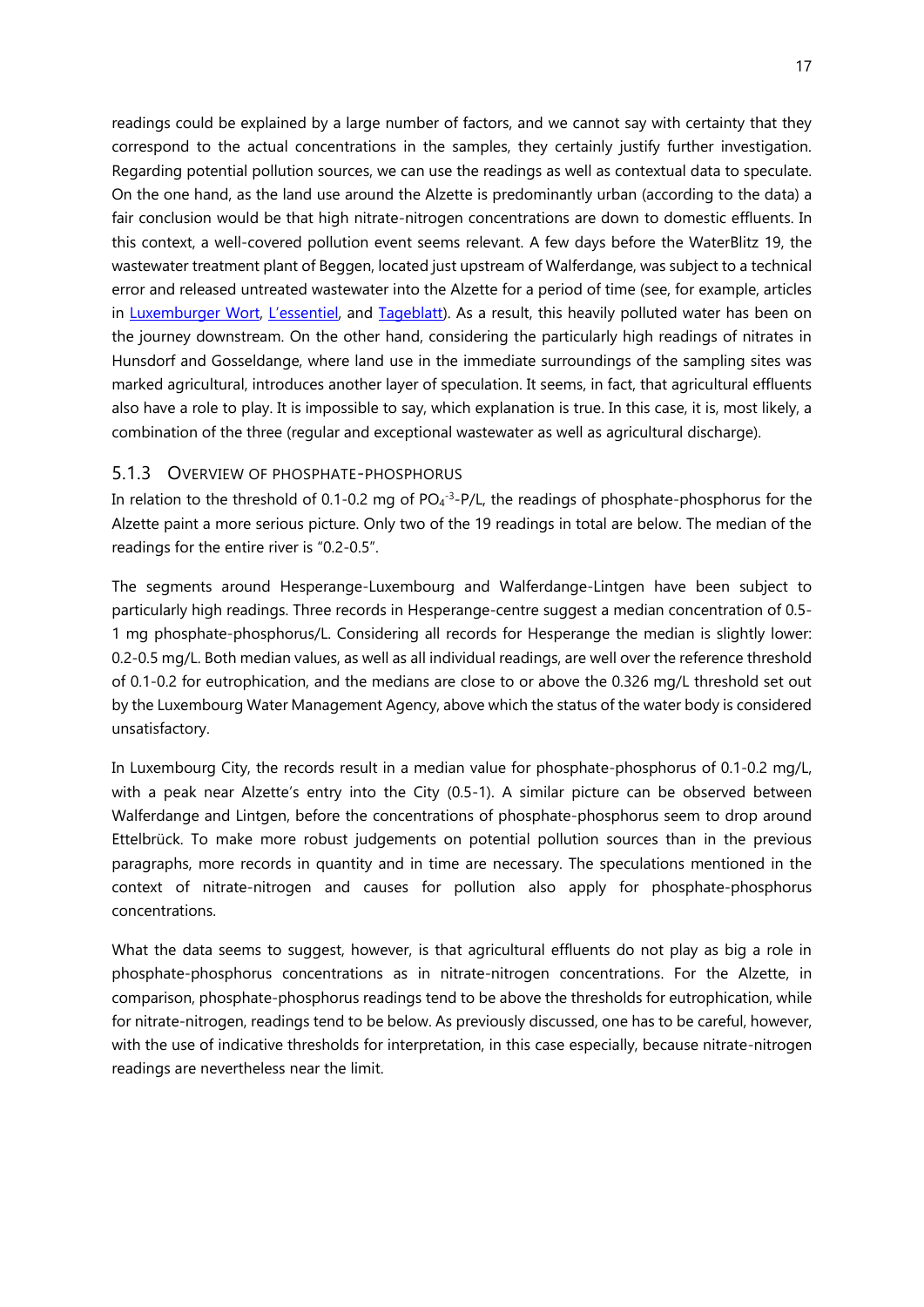#### <span id="page-18-0"></span>5.2 SURE

#### <span id="page-18-1"></span>5.2.1 CONTEXTUAL FACTORS

Similarly to the Alzette, most of the records for the Sure have been uploaded in or near agglomerations. Correspondingly, the predominant answer to the question "What is the land use in the immediate surroundings?" is urban, including the variations "urban residential" and "urban park".

The Sure passes some of the major agglomerations of the North of Luxembourg, with the Ettelbrück and Diekirch area (Erpeldange, Ettelbrück, Diekirch, and Bettendorf), and, further downstream, Echternach as well as Mertert, where it joins the Moselle. More rural features, such as forests, agriculture, and smaller settlements, however, characterise its watershed area before entering Erpeldange, after its entrance to the country from Belgium<sup>[13](#page-16-4)</sup>. On some of its course, it has been modified to become the biggest dammed lake in Luxembourg with a surface area of 3.8 square kilometres. The artificial lake now serves as the main drinking water source in the country. It also provides an environment for diverse recreational activities, as well as for hydroelectric power production $14$ . Along the way of the Sure, many wastewater treatments plants have been built (for example, Heiderscheidergrund, Michelau, Bleesbrück, Reisdorf, Echternach, Rosport, and Moersdorf), among which some use only mechanical processes for treatment (for example, Ringel and Tadler)<sup>[13](#page-16-4)</sup>.

#### <span id="page-18-2"></span>5.2.2 OVERVIEW OF NITRATE-NITROGEN

Considering nitrate-nitrogen readings for the Sure, the highest reading is 5-10 mg/L, of which six have been uploaded. Also, six readings exist for 2-5 mg/L. The intervals below are left with the remaining three, with 1 in "1-2" and 2 in "0.5-1". The readings taken together result in a median of 2-5 mg/L.

Between Ingeldorf and Bettendorf, readings indicate higher nitrate-nitrogen levels, compared with other sections of the river, with a median of 5-10 mg/L. As this section of the Sure is surrounded by some of the major agglomerations of the North of Luxembourg, and the land uses in the immediate surroundings were identified as mainly "urban residential" (5/8), one might conclude that domestic effluents play an important role in the nutrient status in this section. This, however, is only a speculation and would need to be confirmed by more long-term monitoring as well as other research.

Upstream of Ingeldorf, three records indicate a median of 2-5 mg/L, which is also the median of the four remaining records uploaded downstream of Bettendorf. All individual readings in these segments are equal to or below 2-5 mg/L, thus below the 25-mg-per-litre-threshold.

#### <span id="page-18-3"></span>5.2.3 OVERVIEW OF PHOSPHATE-PHOSPHORUS

-

Turning to the readings of phosphate-phosphorus, the before-mentioned section of the Sure between Ingeldorf and Bettendorf was subject to a slightly better outcome. The median for this section is, in fact, either 0.05-0.1 or 0.1-0.2 mg/L. Considering the readings for other sections of the Sure, we can observe that one reading stands out. It was uploaded in Dillingen indicating 0.2-0.5 mg/L. The remaining records result in a median of 0.05-0.1 mg/L, which is also the median of all phosphate-phosphorus readings for the Sure.

<sup>14</sup> Naturpark Öewersauer, n.d. Naturpark Öewersauer - Description [WWW Document]. Naturpark-Sure. URL http://www.naturpark-sure.lu/index.php?id=5;lang=en (accessed 2.17.20).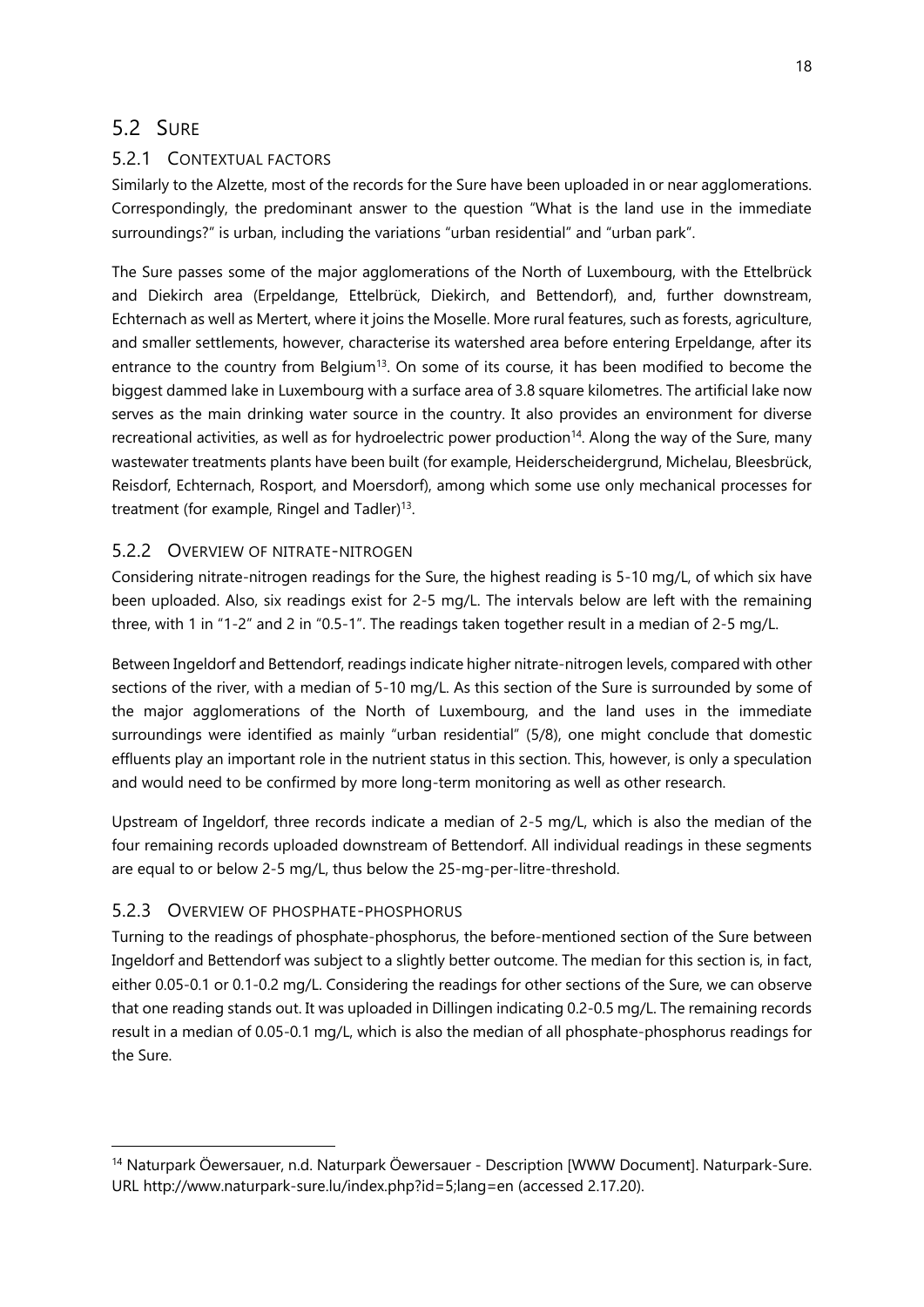#### <span id="page-19-0"></span>5.3 IN COMPARISON

After discussing the Alzette and Sure individually, we now move on to provide a short comparison.

#### <span id="page-19-1"></span>5.3.1 NITRATE-NITROGEN

As [Figure 10](#page-19-3) shows, there are more records with nitrate-nitrogen readings for the Alzette in the two upper categories of "5-10" and ">10" (in percent of the total). In fact, 48 percent of the readings fall into these categories, while for the Sure, it is only 40 percent. 11 percent of total readings for the Alzette even exceed 10 mg/L.

| Interval    | Alzette | Sure     |
|-------------|---------|----------|
|             | (%)     | $(\%)$   |
| < 0.2       | 0       | 0        |
| $0.1 - 0.2$ | 0       | 0        |
| $0.2 - 0.5$ | 5       | $\Omega$ |
| $0.5 - 1$   | 0       | 13       |
| $1 - 2$     | 0       | 7        |
| $2 - 5$     | 47      | 40       |
| $5 - 10$    | 37      | 40       |
| >10         | 11      | ი        |

<span id="page-19-3"></span>**FIGURE 10: NITRATE-NITROGEN COUNTS PER INTERVAL IN PERCENT OF TOTAL; BOX HIGHLIGHTS INTERVALS OF SPECIAL INTEREST REGARDING THE POTENTIAL OF EUTROPHICATION (GUIDELINE THRESHOLD FOR EUTROPHICATION: 5.7 MG OF NITRATE-NITROGEN PER LITRE)**

#### <span id="page-19-2"></span>5.3.2 PHOSPHATE-PHOSPHORUS

Regarding phosphate-phosphorus, 69 percent of the readings for the Alzette are in the categories above or equal to 0.1-0.2 mg/L. In comparison, for the Sure, only 34 percent were classified in these intervals. Correspondingly, 67 percent of total readings for the Sure are below the reference threshold for eutrophication (compared with 11 percent for the Alzette).

| Interval      | Alzette<br>$(\%)$ | Sure<br>(%) |
|---------------|-------------------|-------------|
| <0.02         | 0                 | 0           |
| $0.02 - 0.05$ | 11                | 20          |
| $0.05 - 0.1$  | 0                 | 47          |
| $0.1 - 0.2$   | 37                | 27          |
| $0.2 - 0.5$   | 26                | 7           |
| $0.5 - 1$     | 26                | 0           |
| >1            | ი                 | Ω           |

**FIGURE 11: PHOSPHATE-PHOSPHORUS COUNTS PER INTERVAL IN PERCENT OF TOTAL; BOX HIGHLIGHTS INTERVALS OF SPECIAL INTEREST REGARDING THE POTENTIAL FOR EUTROPHICATION (GUIDELINE THRESHOLD FOR EUTROPHICATON: 0.1-0.2 MG OF PHOSPHATE-PHOSPHORUS PER LITRE)**

What strikes as interesting is the rather large difference of the Alzette and the Sure in terms of phosphate-phosphorus readings. Only more detailed research of the two rivers regarding river characteristics, placements of wastewater treatment plants, and land-use data among others, could help shed light on the origins of the difference. To understand the impact of the failure of the wastewater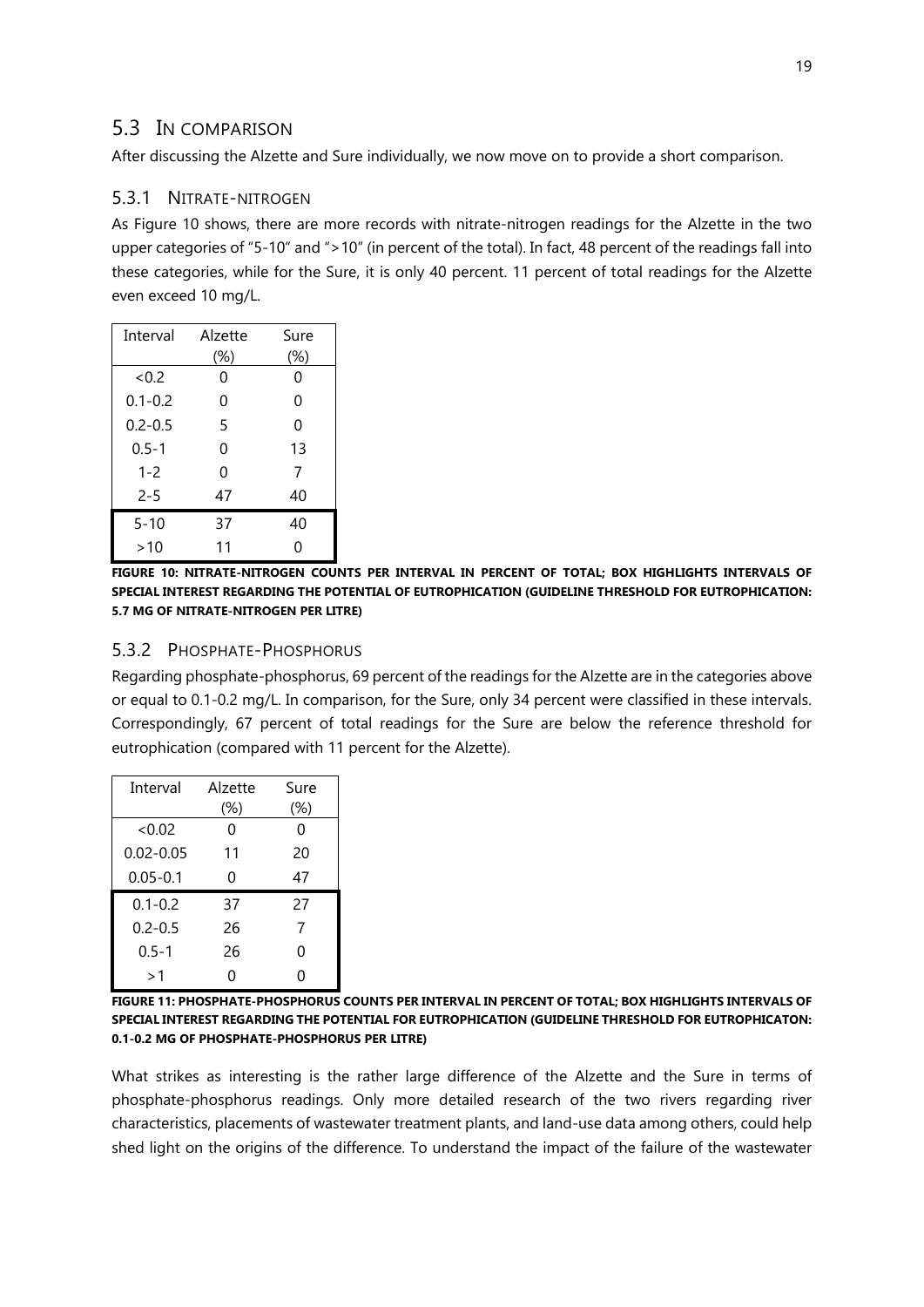treatment plant in Beggen, one could, for example, compare the WaterBlitz data for the Alzette with other data sources.

#### <span id="page-20-0"></span>5.4 OTHER WATERBODIES

#### <span id="page-20-1"></span>5.4.1 NITRATE-NITROGEN

Now that we have discussed results for both the Alzette and the Sure, we will have a look at the data for all other 54 water bodies that were sampled as part of the WaterBlitz 19. For nitrate-nitrogen, we will focus on the readings in the categories "5-10" and ">10", and point out what seems important.

#### 5.4.1.1 OVERVIEW

About two-thirds of the readings are equal to or below 2-5 mg/L (below the reference threshold for eutrophication). About a third is equal to or above 5-10 mg/L, while 6 percent equal to ">10".

The whole dataset can be found in the Appendix, and the records with readings above or equal to 5-10 mg/L can be found in [Figure 5.](#page-10-0) What stands out are two readings for the Gander in the South of the country, one reading for the Millebaach in Hunsdorf, one for the Kiemelbaach in Foetz, and one for a source in Dillingen. They account for the 6 percent of total readings that were classified as ">10". To account for the limits of single readings, we will discuss each individually.

#### 5.4.1.2 GANDER NEAR MONDORF-LES-BAINS

The Gander is the only water body, for which two records have been uploaded with readings of >10 mg/L. To account for the limits of single readings, the following rule applies: The more records there are, the more weight can be put on them in interpretation. A fact that further supports the trustworthiness of the two high readings is the fact that the records have been uploaded by two different users. Although errors in readings can never be completely ruled out, it is unlikely that two users get the same result by mistake. While the records do not necessarily illustrate the general state of the Gander, they definitely should be taken seriously. We can, therefore, conclude that nitrate-nitrogen levels of the Gander should be subject to further investigation.

#### 5.4.1.3 KIEMELBAACH IN FOETZ

As previously introduced, a reading of >10 mg/L of nitrate-nitrogen has also been uploaded for the Kiemelbaach in Foetz. For the Kiemelbaach another record exists, with a reading of "2-5" in Mondercange. Consequently, the high reading does not seem to reflect the general status of the Kiemelbaach. It, however, suggests a pollution source near Foetz.

#### 5.4.1.4 MILLEBAACH IN HUNSDORF

While for the Millebaach in Hunsdorf, only one record has been uploaded, a second exists in Hunsdorf for the Alzette, and it also shows a reading of >10 mg/L of nitrate-nitrogen. Considering both at the same time allows us to conclude that Hunsdorf seems to be a potential pollution hotspot. In contrast to the Gander, where different users uploaded the records, in this case, they were made by the same user. As a consequence, the records need to be treated more carefully.

#### 5.4.1.5 SOURCE IN DILLINGEN

For the reading of >10 mg/L in Dillingen, our dataset, unfortunately, does not provide any data that could help confirm it. It should be taken as a flag of a potential pollution event. It is important to note that all the readings need to be confirmed with more extensive monitoring activities (in location and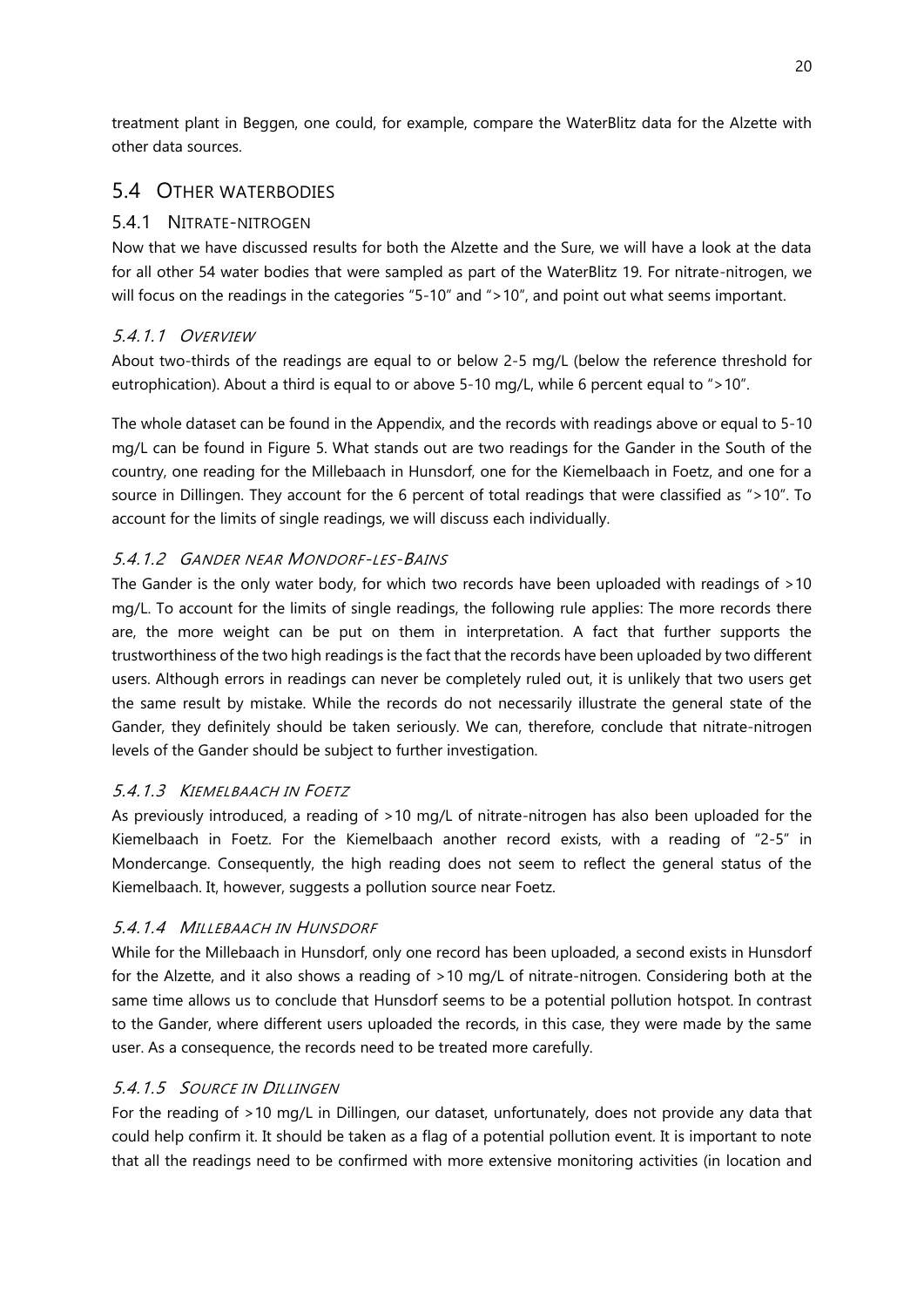time), before they can be taken to indicate the status of the water bodies or pollution events with certainty.

#### <span id="page-21-0"></span>5.4.2 PHOSPHATE-PHOSPHORUS

#### 5.4.2.1 OVERVIEW

Moving on to discuss the phosphate-phosphorus readings of the 54 water bodies, 73 percent of the readings are equal to or below 0.05-0.1 mg/L. Correspondingly, 27 percent are equal to or above 0.1- 0.2 mg/L, while 6 percent fall into category "0.5-1" and even one reading into ">1".

Similarly to the discussion of nitrate-nitrogen, in the following, we will focus on the readings of "0.5-1" or more. High readings have been uploaded for the Gander in Mondorf-les-Bains, White Ernz in Keiwelbach, Kälbaach in Rumelange, Schwébech in Kappweiler, and the Wuelbertsbaach in Manternach.

#### 5.4.2.2 GANDER NEAR MONDORF-LES-BAINS

For the Gander, which was already a subject in our discussion concerning nitrate-nitrogen before, two records have been uploaded with readings of 0.5-1 and >1 mg/L. This indicates that both compounds, equally, are an issue involved in the status of the gander. The gander seems at high risk of eutrophication.

#### 5.4.2.3 WHITE ERNZ IN KEIWELBACH

For the Ernz Blanche, four records have been uploaded in total. While a relatively high one was found with 0.5-1 mg/L of phosphate-phosphorus, three relatively low ones have also been uploaded, resulting in a median of either >0.02 or 0.02-0.05 mg/L. Taken together, these readings indicate that the state of the White Ernz in terms of phosphate-phosphorus is relatively good. The outlier reading of "0.5-1", however, suggests the presence of a potential localised pollution source around Keiwelbach, which would need to be confirmed with more extensive monitoring.

#### 5.4.2.4 OTHER

As the other high readings for phosphate-phosphorus all represent only readings for the respective water bodies, we will not go into further detail in their interpretation. It suffices to say that 0.5-1 mg/L is exceeding the reference threshold for eutrophication by far, meaning that the precautionary principle should be applied and further investigation commissioned.

## <span id="page-21-1"></span>6 LAST THOUGHTS

At this point, we have reached the end of our tour. Before we wrap this up, however, we want to leave you with a few thoughts.

One of the main aims of the WaterBlitz 19 was to collect as many water samples as possible to get a high-resolution overview of the state of Luxembourg's water bodies. With an impressive 113 records, 56 sampled water bodies, 19 samples for the Alzette, and 15 for the Sure, we can conclude that, with your help, we have come a long way. The data will help us to further investigate potential pollution hotspots as well as sources, and to further research the nutrient status throughout Luxembourgish water bodies.

The data has shown a rather clear difference in the phosphate-phosphorus status of the Alzette and the Sure, and it has flagged potential pollution hotspots for the Gander in Mondorf-les-Bains, for the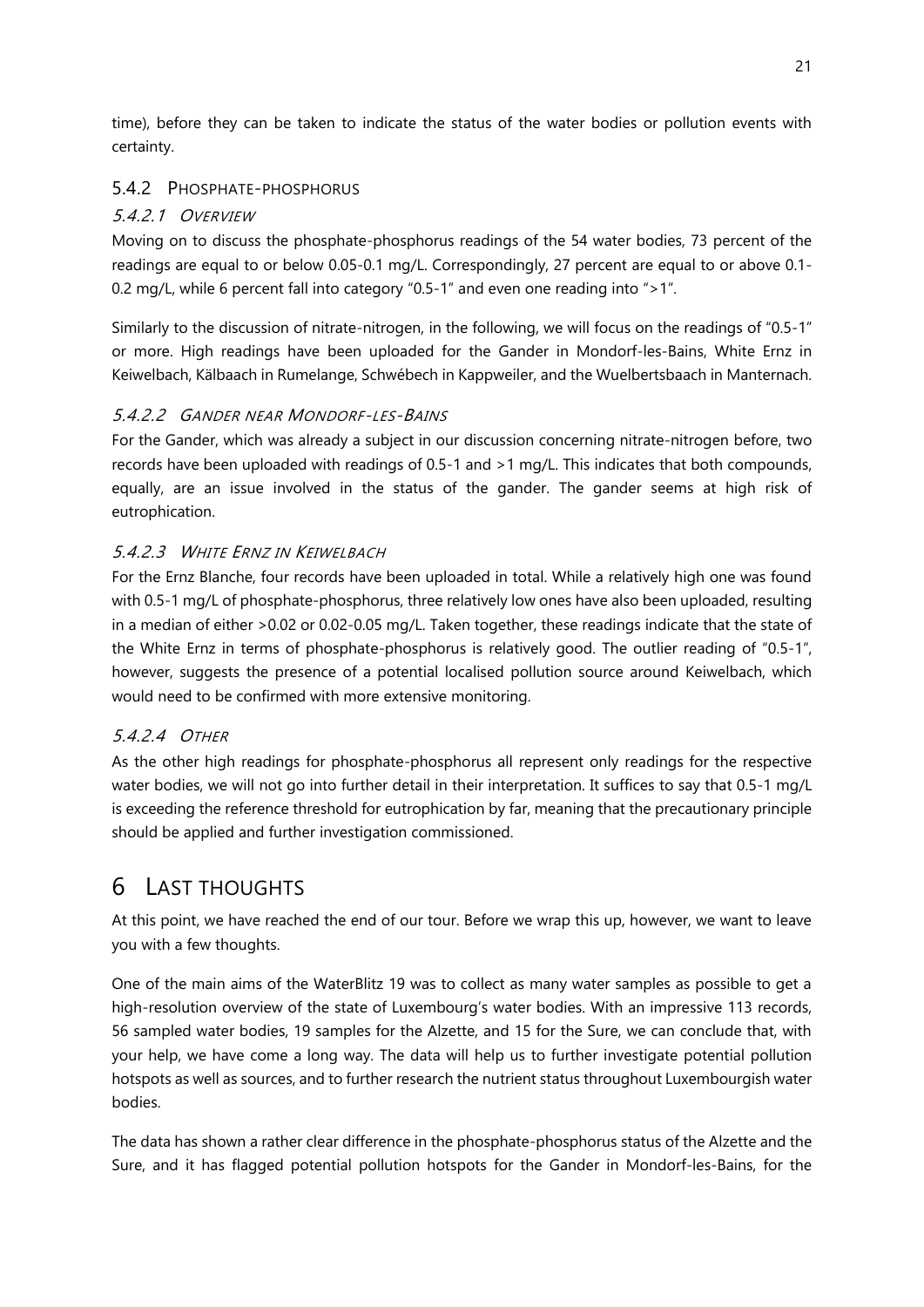Kiemelbaach in Foetz, for the Millebaach in Hunsdorf, and for an unidentified source in Dillingen in terms of nitrate-nitrogen, and for the Gander in Mondorf-les-Bains, White Ernz in Keiwelbach, Kälbaach in Rumelange, Schwébech in Kappweiler, and the Wuelbertsbaach in Manternach in terms of phosphatephosphorus. For the Alzette, a potential pollution hotspot was flagged in Hunsdorf and Gosseldange in terms of nitrate-nitrogen. This list is not exhaustive.

The interpretation of the records is a very delicate matter, as thresholds can only be applied with limits and the colour scale readings are only an indication of the actual concentration at a very specific location and point in time. Following the rule "The more data points exist for a water body, the better the data represents its status", single readings have to be interpreted carefully. The limits that apply include errors in manipulation of the sampling tubes, in readings and upload. Occasional errors with the functioning of the tubes also cannot be ruled out completely. The most appropriate statistical tools need to be carefully picked and their implication for the interpretation considered.

The WaterBlitz 19 Luxembourg was organised as part of the NEXUS CITIZEN SCIENCE project.

Water quality is a topic with increasing importance. Surface water bodies are exposed to many stressors. Pollution leads to changes in ecosystems and increases the efforts needed for drinking water treatment. Due to changing weather patterns, drinking water suppliers are facing new challenges. In such complex situations, characterised by multiple and often conflicting perspectives as well as multi-layered connections, it is increasingly important to involve various actors in the elaboration of approaches to old and new challenges. This complexity and technological advancement will further increase the need for data on water quality in the times to come.

Citizen science, a type of science, in which any interested party can actively participate and make meaningful contributions, promises to involve interested citizens and other actors in knowledge generation processes. It would allow interested parties to bring in new perspectives, while taking part in the participatory monitoring of water and environment.

As part of the NEXUS CITIZEN SCIENCE project, our research team at the University of Luxembourg is trying to promote citizen science in Luxembourg by, on the one hand, carrying out contributory citizen science projects, such as the WaterBlitz, and, on the other hand, by co-creating citizen science projects with interested groups.

For further information on our approach and NEXUS CITIZEN SCIENCE, please visit our website: [https://sustainabilityscience.uni.lu/.](https://sustainabilityscience.uni.lu/) 

We sincerely hope that this little tour has provided you with relevant information and we will keep you updated on any further developments in regard to the WaterBlitz 19 Luxembourg.

The data is freely accessible, and we hope that some of you will have a look and use it for one purpose or another.

Thanks again for your contributions. It would not have been possible without you.

Kind regards

The WaterBlitz Team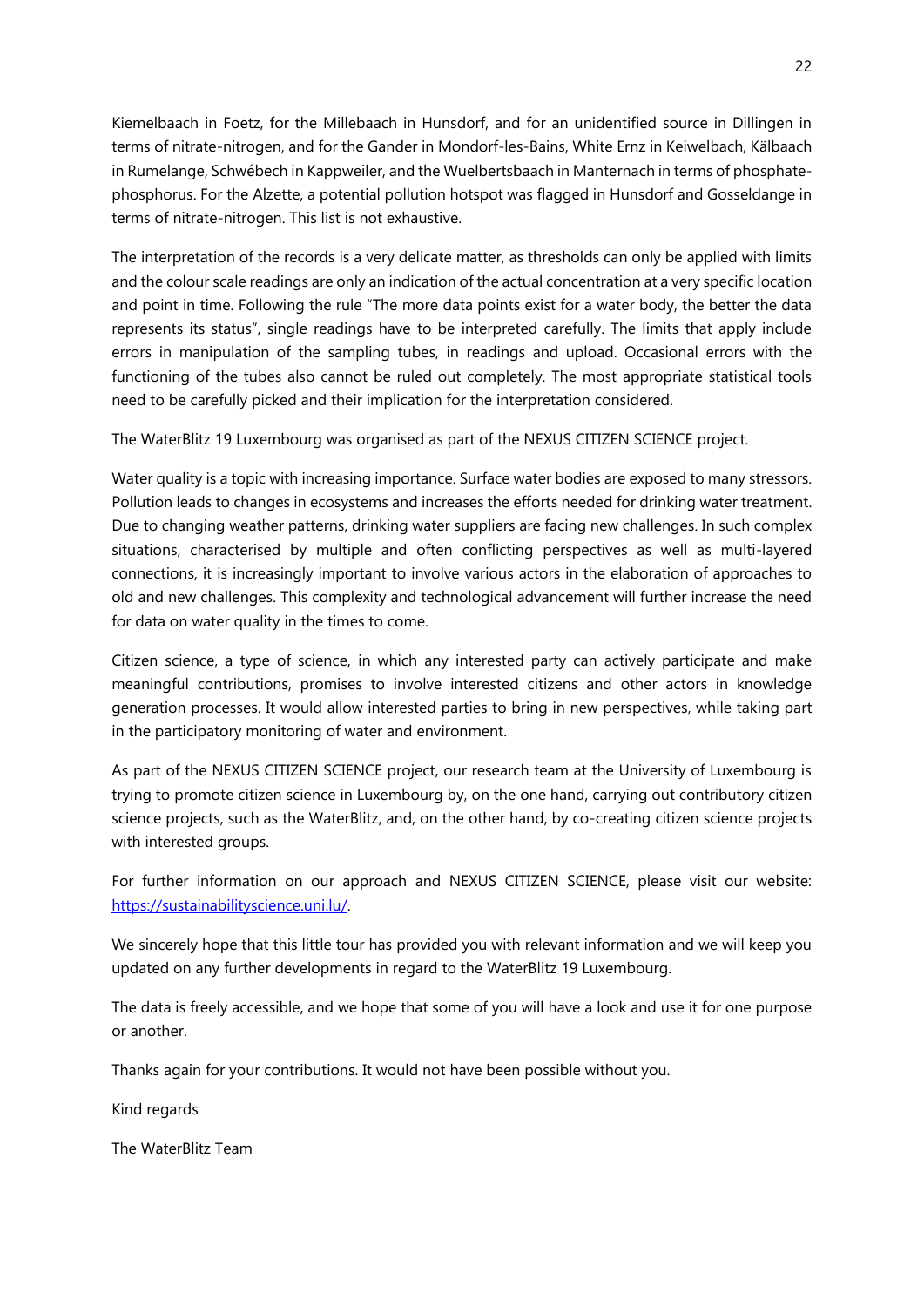## <span id="page-23-0"></span>APPENDIX

## <span id="page-23-1"></span>7.1 ALL RECORDS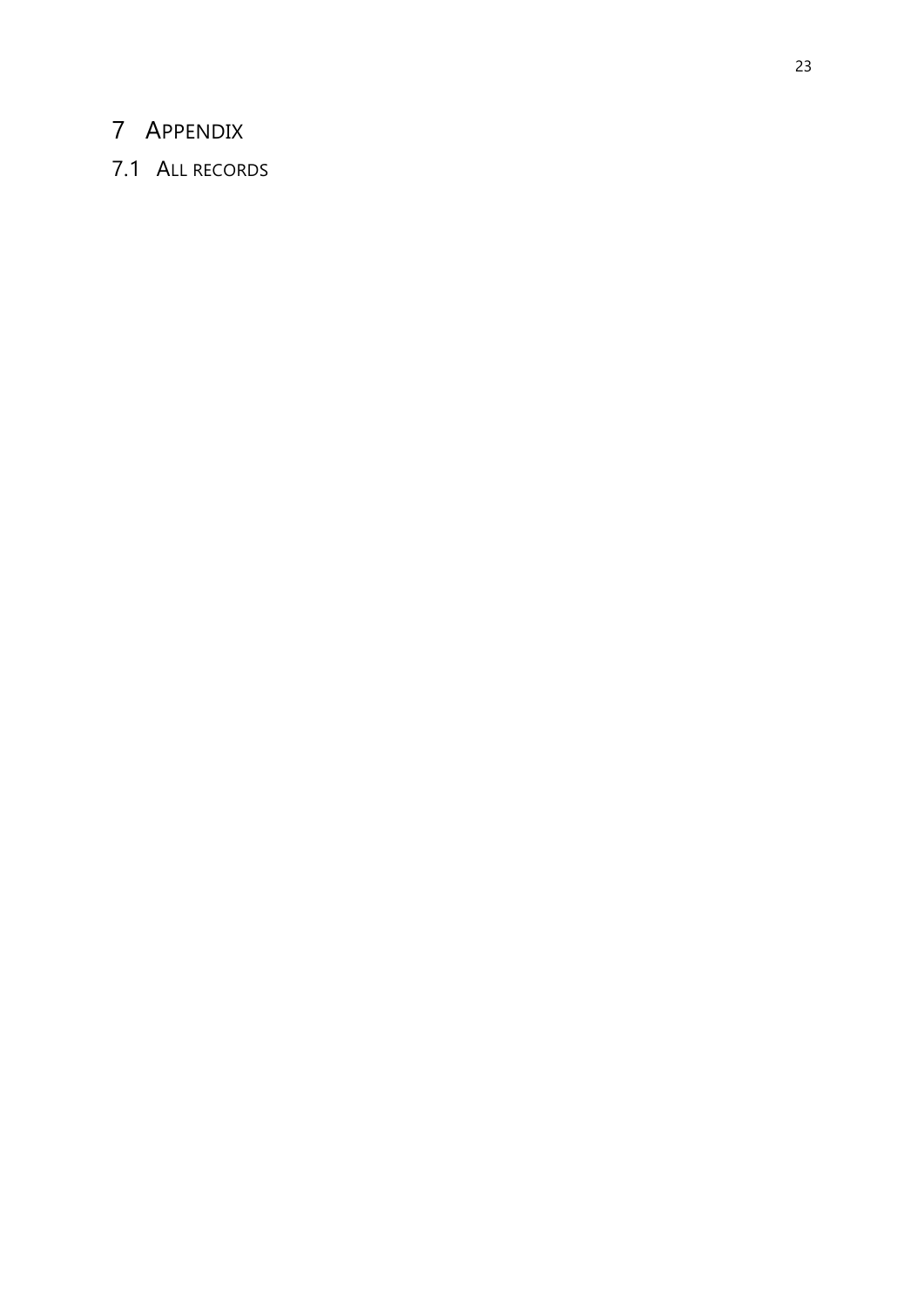| Name of water body | Tributory of        | Locality                  | Commune          | Freshwater<br>body type | What is the land use<br>in the immediate<br>surroundings? | What is the bank vegetation?<br>(select all that apply) | Is there any of the following Nitrate-nitrogen ( $NO3$ phosphorus ( $PO43$ -<br>on the water surface? | N) mg/L     | Phosphate-<br>$P)$ mg/L | Estimate<br>the water<br>colour |
|--------------------|---------------------|---------------------------|------------------|-------------------------|-----------------------------------------------------------|---------------------------------------------------------|-------------------------------------------------------------------------------------------------------|-------------|-------------------------|---------------------------------|
| Alzette            | Sure                | Esch/Alzette              | Esch/Alzette     | River                   | Urban Residential                                         | Trees/shrubs                                            | None                                                                                                  | $2 - 5$     | $0.5 - 1$               | Colourless                      |
| Alzette            | Sure                | Hesperange                | Hesperange       | River                   | Urban Park                                                | Trees/shrubs                                            | None                                                                                                  | $5 - 10$    | $0.2 - 0.5$             | Brown                           |
| Alzette            | Sure                | Hesperange                | Hesperange       | River                   | Urban Residential                                         | Trees/shrubs                                            | None                                                                                                  | $5 - 10$    | $0.5 - 1$               | Colourless                      |
| Alzette            | Sure                | Hesperange                | Hesperange       | River                   | Urban Park                                                | Trees/shrubs                                            | None                                                                                                  | $2 - 5$     | $0.5 - 1$               | Green                           |
| Alzette            | Sure                | Itzig                     | Hesperange       | River                   | Forest                                                    | Trees/shrubs                                            | LitterFoam                                                                                            | $5 - 10$    | $0.2 - 0.5$             | Colourless                      |
| Alzette            | Sure                | Hesperange                | Hesperange       | River                   | Forest                                                    | Trees/shrubs                                            | None                                                                                                  | $2 - 5$     | $0.2 - 0.5$             | Brown                           |
| Alzette            | Sure                | Hesperange                | Hesperange       | River                   | Forest                                                    | Trees/shrubs                                            | None                                                                                                  | $2 - 5$     | $0.2 - 0.5$             | Colourless                      |
| Alzette            | Sure                | Bonnevoie-Sud, Luxembourg | Luxembourg       | River                   | Other                                                     | GrassTrees/shrubs                                       | None                                                                                                  | $5 - 10$    | $0.5 - 1$               | Colourless                      |
| Alzette            | Sure                | Grund, Luxembourg         | Luxembourg       | River                   | Urban Park                                                | Trees/shrubs                                            | FoamLitter                                                                                            | $2 - 5$     | $0.1 - 0.2$             | Colourless                      |
| Alzette            | Sure                | Steinsel                  | Steinsel         | River                   | Grassland/shrub                                           | Trees/shrubsGrass                                       | None                                                                                                  | $5 - 10$    | $0.5 - 1$               | Colourless                      |
| Alzette            | Sure                | Hunsdorf                  | Lorentzweiler    | River                   | Agriculture                                               | Trees/shrubsGrassOther                                  | Floating algae                                                                                        | $>10$       | $0.2 - 0.5$             | Other                           |
| Alzette            | Sure                | Gosseldange               | Lintgen          | River                   | Agriculture                                               | Trees/shrubsGrass                                       | None                                                                                                  | $>10$       | $0.1 - 0.2$             | Colourless                      |
| Alzette            | Sure                | Colmarberg                | Colmarberg       | River                   | Urban Residential                                         | Trees/shrubs                                            | None                                                                                                  | $5 - 10$    | $0.1 - 0.2$             |                                 |
| Alzette            | Sure                | Schieren                  | Schieren         | River                   | Industrial                                                | Trees/shrubs                                            | None                                                                                                  | $5 - 10$    | $0.1 - 0.2$             | Colourless                      |
| Alzette            | Sure                | Ettelbrück                | Ettelbrück       | River                   | Urban Residential                                         | GrassTrees/shrubs                                       | Litter                                                                                                | $2 - 5$     | $0.1 - 0.2$             | Green                           |
| Alzette            | Sure                | Ettelbrück                | Ettelbrück       | River                   | Urban Residential                                         | Grass                                                   |                                                                                                       | $2 - 5$     | $0.02 - 0.05$           | Colourless                      |
| Alzette            | Sure                | Grund, Luxembourg         | Luxembourg       | Stream                  | Urban Residential                                         | Trees/shrubs                                            | FoamFloating algaeOily Sheer                                                                          | $2 - 5$     | $0.1 - 0.2$             | Green                           |
| Alzette            | Sure                | Grund, Luxembourg         | Luxembourg       | Stream                  | Urban Park                                                | Trees/shrubs                                            | Litter                                                                                                | $2 - 5$     | $0.1 - 0.2$             | Colourless                      |
| Alzette            | Sure                | Schifflange               | Schifflange      | Wetland                 | Forest                                                    | Trees/shrubsGrass                                       | NoneFloating algae                                                                                    | $0.2 - 0.5$ | $0.02 - 0.05$           | Green                           |
| Attert             | Alzette             | Redange                   | Redange          | River                   | Grassland/shrub                                           | Trees/shrubs                                            | FoamNone                                                                                              | $5 - 10$    | $0.1 - 0.2$             | Colourless                      |
| Attert             | Alzette             | Colmarberg                | Colmarberg       | River                   | Urban Park                                                | Trees/shrubsGrass                                       | Floating algaeFoamLitter                                                                              | $5 - 10$    | $0.1 - 0.2$             | Colourless                      |
| Attert             | Alzette             | Bissen                    | Bissen           | Stream                  | Grassland/shrub                                           | Trees/shrubs                                            | None                                                                                                  | $2 - 5$     | $0.1 - 0.2$             | Colourless                      |
| Bouneschbaach      | Syre                | Oberanven                 | Niederanven      | Stream                  | Agriculture                                               | Trees/shrubs                                            | None                                                                                                  | $0.2 - 0.5$ | <0.02                   | Brown                           |
| Bouneschbaach      | Syre                | Oberanven                 | Niederanven      | Stream                  | Agriculture                                               | Trees/shrubs                                            |                                                                                                       | < 0.2       | <0.02                   | Other                           |
| Brokelsgriescht    | Bouneschbaach, Syre | Niederanven               | Niederanven      | Stream                  | Urban Residential                                         | Trees/shrubs                                            |                                                                                                       | <0.2        | <0.02                   | Colourless                      |
| Dipbech            | Alzette             | Esch/Alzette              | Esch/Alzette     | Stream                  | Urban Residential                                         | Trees/shrubs                                            | None                                                                                                  | $1 - 2$     | < 0.02                  | Colourless                      |
| Dipbech            | Alzette             | Esch/Alzette              | Esch/Alzette     | Stream                  | Urban Residential                                         | Trees/shrubs                                            | Litter                                                                                                | $2 - 5$     | $0.1 - 0.2$             | Colourless                      |
| Dipbech            | Alzette             | Esch/Alzette              | Esch/Alzette     | Stream                  | Urban Park                                                | Trees/shrubsGrassOther                                  | None                                                                                                  | $0.5 - 1$   | $0.02 - 0.05$           | Colourless                      |
| Drosbech           | Alzette             | Hesperange                | Hesperange       | Stream                  | Forest                                                    | Trees/shrubs                                            | None                                                                                                  | $2 - 5$     | $0.05 - 0.1$            | Colourless                      |
| Drosbech           | Alzette             | Howald                    | Hesperange       | Stream                  | Forest                                                    | Trees/shrubsGrass                                       | None                                                                                                  | $0.5 - 1$   | $0.1 - 0.2$             | Colourless                      |
| Drosbech           | Alzette             | Howald                    | Hesperange       | Stream                  | Urban Residential                                         | Trees/shrubs                                            | None                                                                                                  | $0.5 - 1$   | < 0.02                  | Colourless                      |
| Ernz blanche       | Sure                | Steinsel                  | Steinsel         | Stream                  | Forest                                                    | Trees/shrubs                                            | None                                                                                                  | $5 - 10$    | <0.02                   | Colourless                      |
| Ernz blanche       | Sure                | Imbrange                  | Junglinster      | Stream                  | Agriculture                                               | Trees/shrubsGrass                                       | None                                                                                                  | $5 - 10$    | $0.02 - 0.05$           | Colourless                      |
| Ernz blanche       | Sure                | Fischbach                 | Fischbach        | Stream                  | Agriculture                                               | Trees/shrubs                                            | None                                                                                                  | $5 - 10$    | < 0.02                  | Colourless                      |
| Ernz blanche       | Sure                | Keiwelbach                | Vallée de l'Ernz | Stream                  | Agriculture                                               | Trees/shrubsGrass                                       | Foam                                                                                                  | $5 - 10$    | $0.5 - 1$               | Colourless                      |
| Ernz noire         | Sure                | Junglinster               | Junglinster      | Stream                  | Agriculture                                               | Trees/shrubs                                            | None                                                                                                  | $2 - 5$     | $0.02 - 0.05$           | Other                           |
| Etang Am Weier     | n/a                 | Leudelange                | Leudelange       | Pond                    | Agriculture                                               | Trees/shrubs                                            | Floating algae                                                                                        | $0.2 - 0.5$ | $0.02 - 0.05$           | Yellow                          |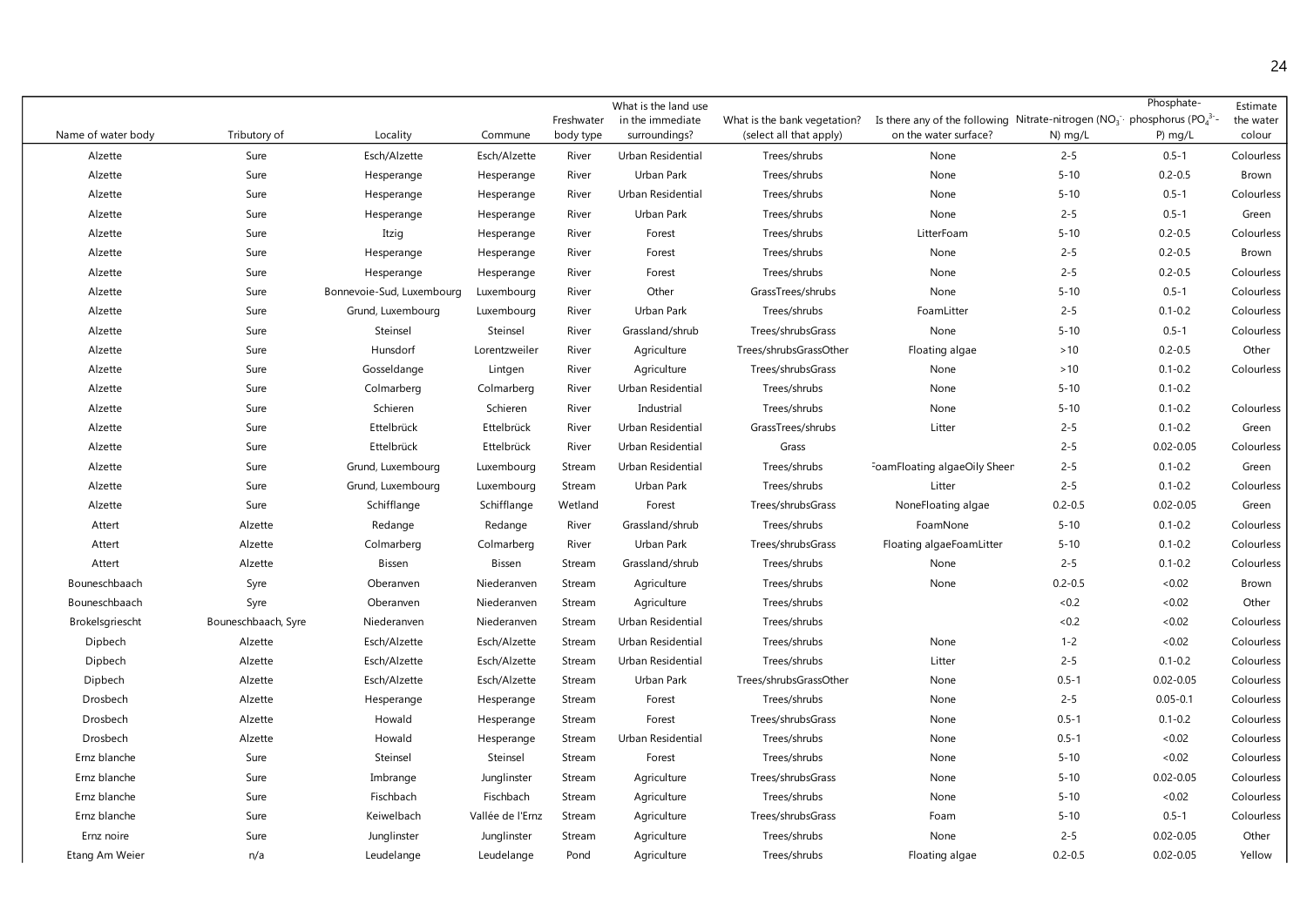| Etang Liégeois           | n/a                          | Esch/Alzette      | Esch/Alzette      | Pond   | Forest            | Trees/shrubs                    | None           | $0.2 - 0.5$ | &0.02         | Colourless   |
|--------------------------|------------------------------|-------------------|-------------------|--------|-------------------|---------------------------------|----------------|-------------|---------------|--------------|
| Gander                   | Moselle                      | Mondorf-les-Bains | Mondorf-les-Bains | Stream | Urban Residential | Trees/shrubsGrass               | None           | $>10$       | >1            | Colourless   |
| Gander                   | Moselle                      | Altwies           | Mondorf-les-Bains | Stream | Urban Residential | Trees/shrubsGrass               | None           | $1 - 2$     | $0.5 - 1$     | Colourless   |
| Gander                   | Moselle                      | Aspelt            | Frisange          | Stream | Urban Residential | Grass                           | None           | $>10$       | $0.02 - 0.05$ | Colourless   |
| Härdbaach                | Consdrëfferbaach, Ernz noire | Consdorf          | Consdorf          | Stream | Forest            |                                 | None           | $5 - 10$    | $0.1 - 0.2$   | Colourless   |
| Hielemer Baach (unnamed) | not identified               | Bofferdange       | Lorentzweiler     | Stream | Forest            | Trees/shrubsGrass               | None           | $0.5 - 1$   | < 0.02        | Colourless   |
| Huesebaach               | n/a                          | Herborn           | Rosport-Mompach   | Stream | Agriculture       | GrassTrees/shrubs               | None           | $5 - 10$    | $0.05 - 0.1$  | Colourless   |
| Kailsbaach               | Sure                         | Weiswampach       | Weiswampach       | Stream | Forest            | Trees/shrubs                    |                | $1 - 2$     | $0.05 - 0.1$  | Yellow       |
| Kailsbaach               | Wemperbaach, Woltz, Sure     | Weiswampach       | Weiswampach       | Stream | Agriculture       | GrassTrees/shrubs               | Foam           | $0.5 - 1$   | $0.02 - 0.05$ | Yellow       |
| Kälbaach                 | Alzette                      | Rumelange         | Rumelange         | Stream | Urban Park        | Trees/shrubsGrass               | FoamLitter     | $1 - 2$     | $0.5 - 1$     | Yellow       |
| Kaylbaach (unnamed)      | Alzette                      | Hunsdorf          | Lorentzweiler     | Stream | Grassland/shrub   | Trees/shrubsGrass               | None           | $5 - 10$    | < 0.02        | Colourless   |
| Kiemelbaach              | Alzette                      | Mondercange       | Mondercange       | Stream | Agriculture       | Trees/shrubsGrass               | None           | $2 - 5$     | $0.02 - 0.05$ | Green        |
| Kiemelbaach              | Alzette                      | Foetz             | Foetz             | Stream | Industrial        | Grass                           | Litter         | $>10$       | $0.05 - 0.1$  | Green        |
| Kiselbaach               | Alzette                      | Schieren          | Schieren          | Stream | Urban Residential | Trees/shrubs                    | None           | $5 - 10$    | < 0.02        | Colourless   |
| Kléngelbaach             | Sernigerbaach, Sure          | Mompach           | Rosport-Mompach   | Stream | Urban Residential | Trees/shrubs                    | Floating algae | $1 - 2$     | $0.1 - 0.2$   | Colourless   |
| Lac de Weiswampach       | Kailsbaach, Sure             | Weiswampach       | Weiswampach       | Lake   | Urban Park        | Trees/shrubsGrass               | None           | $1 - 2$     | $0.05 - 0.1$  | Colourless   |
| Mamer                    | Alzette                      | Mersch            | Mersch            | River  | Urban Park        | Trees/shrubsGrass               | None           | $5 - 10$    | $0.1 - 0.2$   | Colourless   |
| Mëllerbaach              | Blees, Sure                  | Bastendorf        | Tandel            | Stream | Grassland/shrub   | Trees/shrubsGrass               | None           | $0.2 - 0.5$ | <0.02         | Colourless   |
| Mess                     | Alzette                      | Wickrange         | Reckange/Mess     | Stream | Grassland/shrub   | Trees/shrubsGrass               | FoamLitter     | <0.2        | $0.2 - 0.5$   | Brown        |
| Mess                     | Alzette                      | Reckange/Mess     | Reckange/Mess     | Stream | Grassland/shrub   | Trees/shrubsGrass               | None           | $0.2 - 0.5$ | $0.05 - 0.1$  | Colourless   |
| Mess                     | Alzette                      | Schouweiler       | Dippach           | Stream | Urban Park        | Trees/shrubsGrass               | None           | $0.5 - 1$   | < 0.02        | Colourless   |
| Millebaach               | Alzette                      | Hunsdorf          | Lorentzweiler     | Stream | Grassland/shrub   | Trees/shrubs                    | None           | $>10$       | $0.02 - 0.05$ | Colourless   |
| Our                      | Sure                         | Bettel            | Tandel            | River  | Urban Residential | Trees/shrubsGrass               | None           | $0.5 - 1$   | $0.1 - 0.2$   | Brown        |
| Our                      | Sure                         | Vianden           | Vianden           | River  | Urban Residential | Trees/shrubsGrass               | Floating algae | $0.5 - 1$   | $0.02 - 0.05$ | <b>Brown</b> |
| Our                      | Sure                         | Eisenbach         | Park Hosingen     | River  | Grassland/shrub   | Trees/shrubsGrass               | NoneFoam       | $0.2 - 0.5$ | $0.02 - 0.05$ | Yellow       |
| Pall                     | Attert                       | Beckerich         | Beckerich         | Stream | Grassland/shrub   | Trees/shrubsGrass               | None           | $2 - 5$     | $0.2 - 0.5$   | Colourless   |
| Pisbaach                 | Mess, Alzette                | Pissange          | Reckange/Mess     | River  | Urban Residential | Trees/shrubsGrass               | None           | $0.5 - 1$   | $0.02 - 0.05$ | Colourless   |
| Pond Sivebur             | n/a                          | Lintgen           | Lintgen           | Pond   | Forest            | No vegetation coverTrees/shrubs | None           | $5 - 10$    | $0.02 - 0.05$ | Colourless   |
| Schrondweilerbaach       | Alzette                      | Cruchten          | Nommern           | River  | Agriculture       | Trees/shrubs                    | None           | $5 - 10$    | < 0.02        | Colourless   |
| Schwébech                | Attert                       | Kappweiler        | Saeul             | Stream | Agriculture       | Trees/shrubs                    | None           | $5 - 10$    | $0.5 - 1$     | Colourless   |
| Sivebur                  | Kaasselterbaach, Alzette     | Lintgen           | Lintgen           | Stream | Grassland/shrub   | Trees/shrubsGrass               | None           | $5 - 10$    | $0.02 - 0.05$ | Colourless   |
| Staflick                 | Bouneschbaach, Syre          | Oberanven         | Niederanven       | Stream | Agriculture       | Trees/shrubs                    | None           | $0.2 - 0.5$ | < 0.02        | Brown        |
| Sure                     | Moselle                      | Moersdorf         | Rosport-Mompach   | River  | Other             | GrassTrees/shrubs               | None           | $2 - 5$     | $0.05 - 0.1$  | Green        |
| Sure                     | Moselle                      | Echternach        | Echternach        | River  | Urban Park        | Trees/shrubsGrass               | None           | $2 - 5$     | $0.05 - 0.1$  | Colourless   |
| Sure                     | Moselle                      | Ingeldorf         | Erpeldange        | River  | Urban Residential | Trees/shrubs                    | None           | $5 - 10$    | $0.1 - 0.2$   | Colourless   |
| Sure                     | Moselle                      | Ingeldorf         | Erpeldange        | River  | Urban Residential | Trees/shrubsGrass               | None           | $5 - 10$    | $0.05 - 0.1$  | Colourless   |
| Sure                     | Moselle                      | Bollendorf-Pont   | Berdorf           | River  | Urban Residential | Trees/shrubs                    | None           | $0.5 - 1$   | $0.1 - 0.2$   | Colourless   |
| Sure                     | Moselle                      | Dillingen         | Beaufort          | River  | Other             | Trees/shrubsGrass               | Foam           | $2 - 5$     | $0.2 - 0.5$   | Colourless   |
| Sure                     | Moselle                      | Ingeldorf         | Erpeldange        | River  | Urban Residential | Trees/shrubsGrass               | Floating algae | $0.5 - 1$   | $0.05 - 0.1$  | Yellow       |
|                          |                              |                   |                   |        |                   |                                 |                |             |               |              |